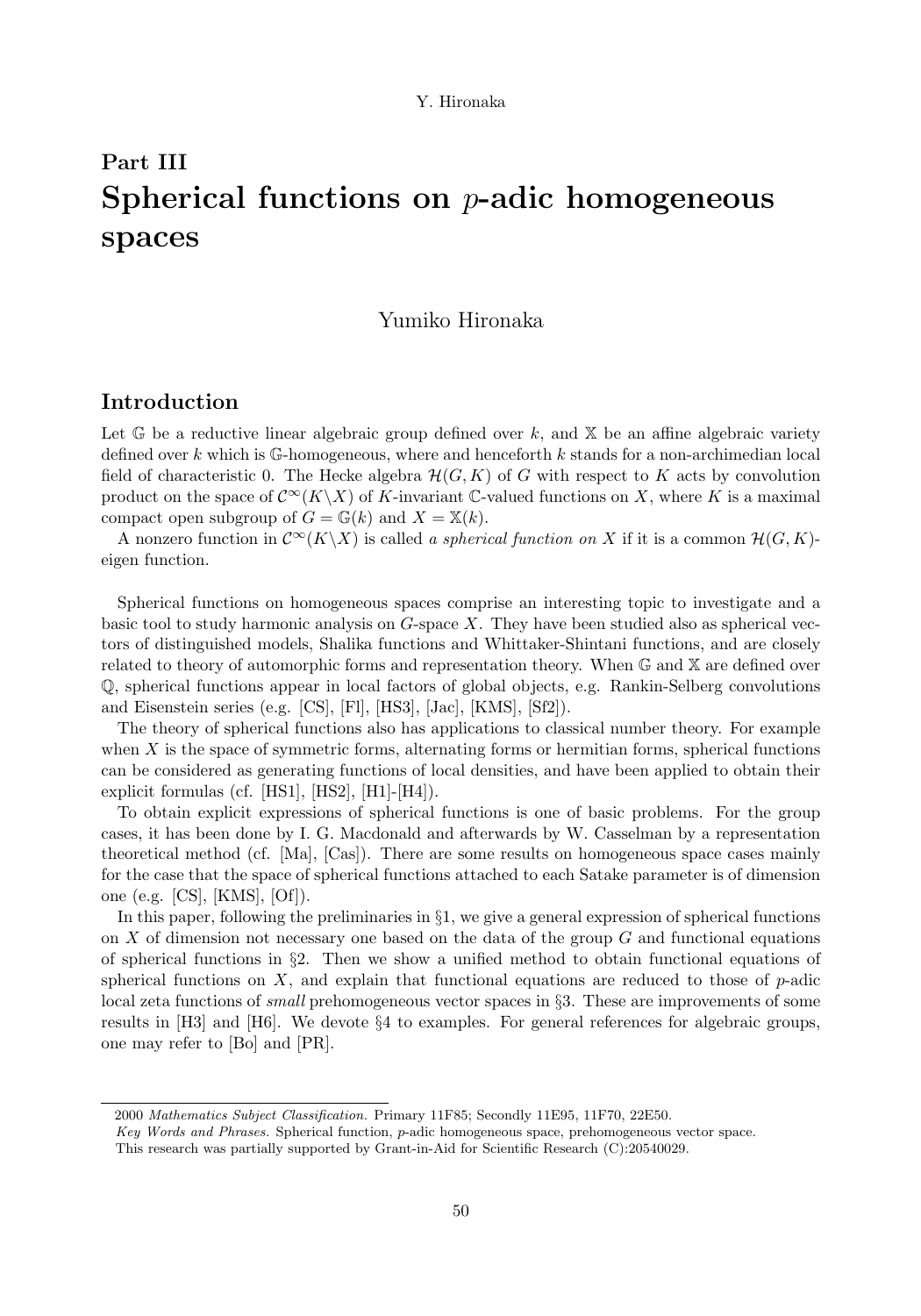# §1

1.1. Let  $\mathbb H$  be a connected linear algebraic group and  $\mathbb Y$  an affine algebraic variety on which  $\mathbb H$  acts, where everything is assumed to be defined over k. We denote by  $\mathfrak{X}(\mathbb H)$  the group of krational characters of  $\mathbb{H}$ , which is a free abelian group of finite rank. We set  $\mathfrak{X}_0(\mathbb{H})$  for the subgroup consisting of characters corresponding to some relative H-invariants on Y, where a rational function f on Y defined over k is called *relative*  $\mathbb{H}$ -invariant if it satisfies, for some  $\psi \in \mathfrak{X}(\mathbb{H})$ ,

$$
f(g \cdot y) = \psi(g)f(y), \quad g \in \mathbb{H}.
$$

We say a set  $\{f_i(y) \mid 1 \leq i \leq n\}$  is basic, if the corresponding characters form a basis for  $\mathfrak{X}_0(\mathbb{H})$ ; then every relative  $\mathbb{H}\text{-invariant on }\mathbb{Y}$  has a following form

$$
c \cdot \prod_{i=1}^n f_i(y)^{e_i}, \qquad c \in k^{\times}, \ e_i \in \mathbb{Z}.
$$

We consider the following conditions for  $(\mathbb{H}, \mathbb{Y})$ .

 $(A1')$  Y has a Zariski open H-orbit.

 $(A1)$  Y has only a finite number of H-orbits.

 $(A2)$  A basic set of relative H-invariants on Y can be taken by regular functions on Y.

(A3) For  $y \in \mathbb{Y}$  not contained in open orbits, there exists some  $\psi$  in  $\mathfrak{X}_0(\mathbb{H})$  whose restriction to the identity component of the stabilizer  $\mathbb{H}_y$  is not trivial.

(A4) The rank of  $\mathfrak{X}_0(\mathbb{H})$  coincides with that of  $\mathfrak{X}(\mathbb{H})$ .

**Remark 1.1.** Assume that  $Y$  is a homogeneous space of a connected reductive linear algebraic group  $\mathbb{G}$  (like as § 1. 2). Then Y is irreducible and there is at most one Zarisky open orbit, and (A1) implies (A1'). The condition (A1) is satisfied if  $\mathbb Y$  is a spherical homogeneous space of  $\mathbb G$  and  $\mathbb H$  is a minimal parabolic subgroup of  $\mathbb G$ , and symmetric spaces are spherical, especially the spaces of type  $\mathbb{G}/\mathbb{G}^{\theta}$  ( $\mathbb{G}^{\theta}$  is the set of fixed points of an involution  $\theta$  on  $\mathbb{G}$ ) are spherical(cf. [Sf4]). As for (A2), we note here that for the case of prehomogeneous vector spaces, basic relative invariants can be chosen as polynomial functions ([Sf1]-Lemma 1.3). The condition (A3) assures us a good condition for distributions on  $\mathbb{Y}(k)$ , which we need when we consider functional equations of spherical functions.

1.2. Hereafter, let  $\mathbb G$  be a connected reductive linear algebraic group and  $\mathbb X$  be an affine algebraic variety which is  $\mathbb{G}$ -homogeneous, where everything is assumed to be defined over k. For an algebraic set, we use the same ordinary letter for the set of k-rational points, e.g.  $G = \mathbb{G}(k)$ ,  $X = \mathbb{X}(k)$ . Let K be a maximal compact open subgroup of G, and  $\mathbb B$  a minimal parabolic subgroup of  $\mathbb G$  defined over k satisfying  $G = KB = BK$ . The group  $\mathbb B$  is not necessarily a Borel subgroup. We denote by || the absolute value on k normalized by  $|\pi| = q^{-1}$ , where  $\pi$  is a prime element of k and q is the cardinal number of the residue class field of k, we understand  $|0| = 0$  for simplicity.

Assume that  $(\mathbb{B}, \mathbb{X})$  satisfies  $(A1')$  and  $(A2)$ , and let  $\{f_i(x) | 1 \leq i \leq n\}$  be a basic set of regular relative B-invariants, and  $\psi_i \in \mathfrak{X}_0(\mathbb{B})$  the corresponding character to  $f_i(x)$ , and  $n = \text{rank}(\mathfrak{X}_0(\mathbb{B}))$ . The open B-orbit  $\mathbb{X}^{op}$  is decomposed into a finite number of open B-orbits over k (cf. [Sr]-III-4.4), which we write

$$
\mathbb{X}^{op}(k) = \bigsqcup_{u \in J(X)} X_u.
$$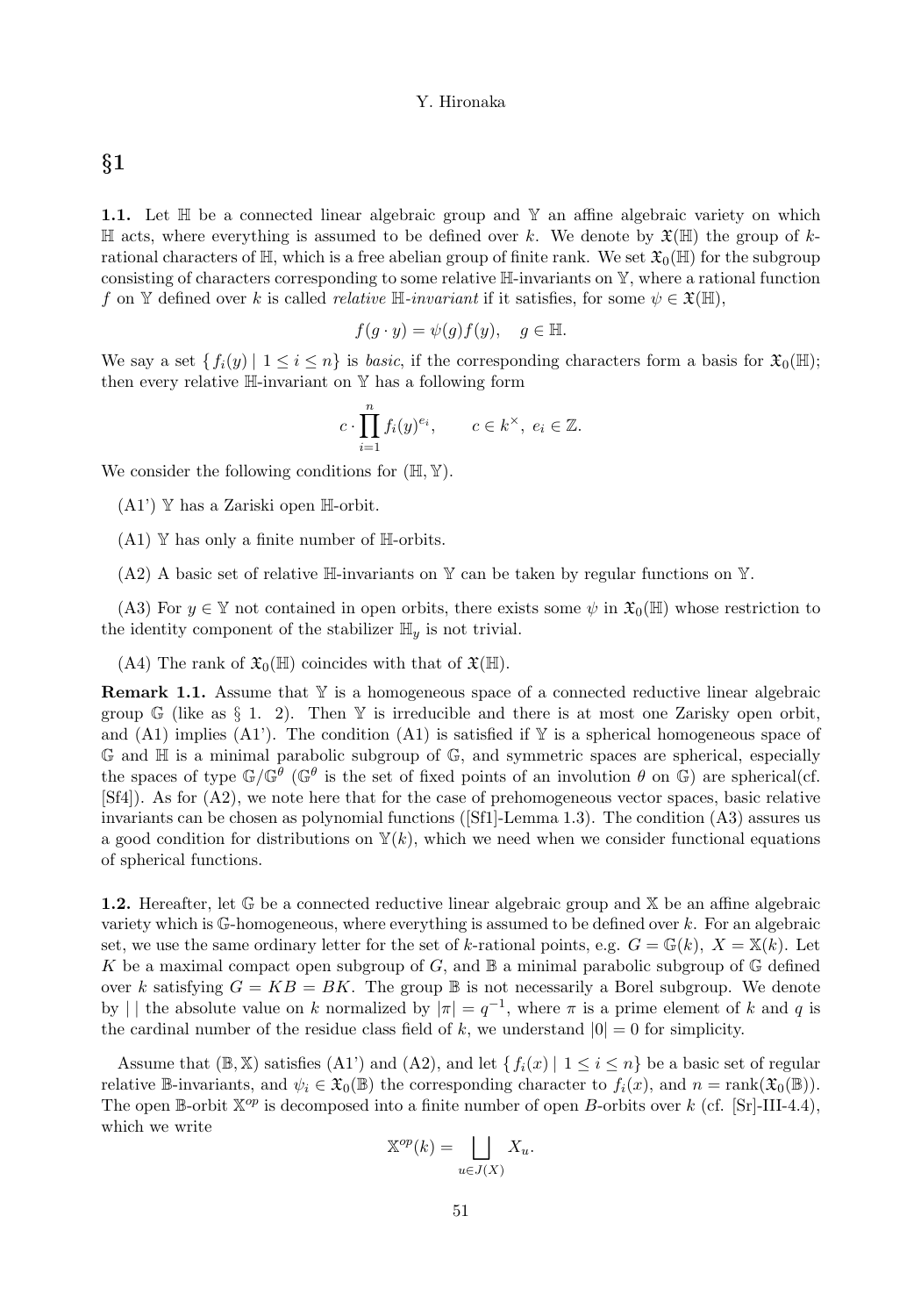For  $x \in X$ ,  $s \in \mathbb{C}^n$  and  $u \in J(X)$ , we define

$$
\omega(x;s) = \int_K |f(k \cdot x)|^s dk, \quad \omega_u(x;s) = \int_K |f(k \cdot x)|_u^s dk,
$$
\n(1.1)

where  $dk$  is the Haar measure on K normalized by  $\int_K dk = 1$ , and

$$
|f(x)|^s = \prod_{i=1}^n |f_i(x)|^{s_i}, \quad |f(x)|_u^s = \begin{cases} |f(x)|^s & \text{if } x \in X_u, \\ 0 & \text{otherwise.} \end{cases}
$$

We set

$$
|\psi(p)|^{s} = \prod_{i=1}^{n} |\psi_i(p)|^{s_i}.
$$

By the following proposition, we see  $\omega(x; s)$  and  $\omega_u(x; s)$  are spherical functions on X, where we give also the 'eigenvalues' for them.

**Proposition 1.2.** The integrals in (1.1) are absolutely convergent if  $\text{Re}(s_i) \geq 0$ ,  $1 \leq i \leq n$ , analytically continued to rational functions of  $q^{s_1}, \ldots, q^{s_n}$ , and become  $\mathcal{H}(G,K)$ -common eigen functions. In particular  $\omega_u(x; s)$ ,  $u \in J(X)$ , are spherical functions on X and linearly independent for generic s. More precisely, for each  $\phi \in \mathcal{H}(G,K)$ , one has  $(\phi * \omega(\cdot, s))(x) = \lambda_s(\phi)\omega(x; s)$  and  $(\phi * \omega_u(\cdot; s))(x) = \lambda_s(\phi)\omega_u(x; s)$  with

$$
\lambda_s(\phi) = \int_B \phi(p) |\psi(p)|^{-s} \delta(p) dp = \int_G \phi(g) |\psi(p(g))|^{-s} \delta(p(g)) dg,
$$

where dp is the left invariant Haar measure on B normalized by  $\vert$  $\bigcup_{K \cap B} dp = 1$  and  $p(g) \in B$  for which  $p(g)^{-1}g \in K$ .

For a proof we refer to [H3]-Proposition 1.1. To make it sure we note here the action of  $\mathcal{H}(G, K)$ on  $\omega_u(x; s)$ : for  $\phi \in \mathcal{H}(G, K)$  and  $x \in X$ ,

$$
(\phi * \omega_u(\ ; s))(x) = \int_G \phi(g) \int_K |f(kg^{-1} \cdot x)|_u^s dk dg
$$
  
\n
$$
= \int_K \int_G \phi(gk) |f(g^{-1} \cdot x)|_u^s dg dk = \int_G \phi(g) |f(g^{-1} \cdot x)|_u^s dg
$$
  
\n
$$
= \int_K \int_B \phi(kp) |f(p^{-1}k^{-1} \cdot x)|_u^s d_r p dk
$$
  
\n
$$
= \int_K \int_B \phi(p) |\psi(p)|^{-s} |f(k^{-1} \cdot x)|_u^s d_r p dk
$$
  
\n
$$
= \int_B \phi(p) |\psi(p)|^{-s} \delta(p) dp \cdot \omega_u(x; s).
$$

 $\Box$ 

**Remark 1.3.** When we assume also (A4), we can determine  $\varepsilon_0 \in \mathbb{Q}^n$  by

$$
|\psi(p)|^{\varepsilon_0} = \delta^{\frac{1}{2}}(p), \ p \in B,
$$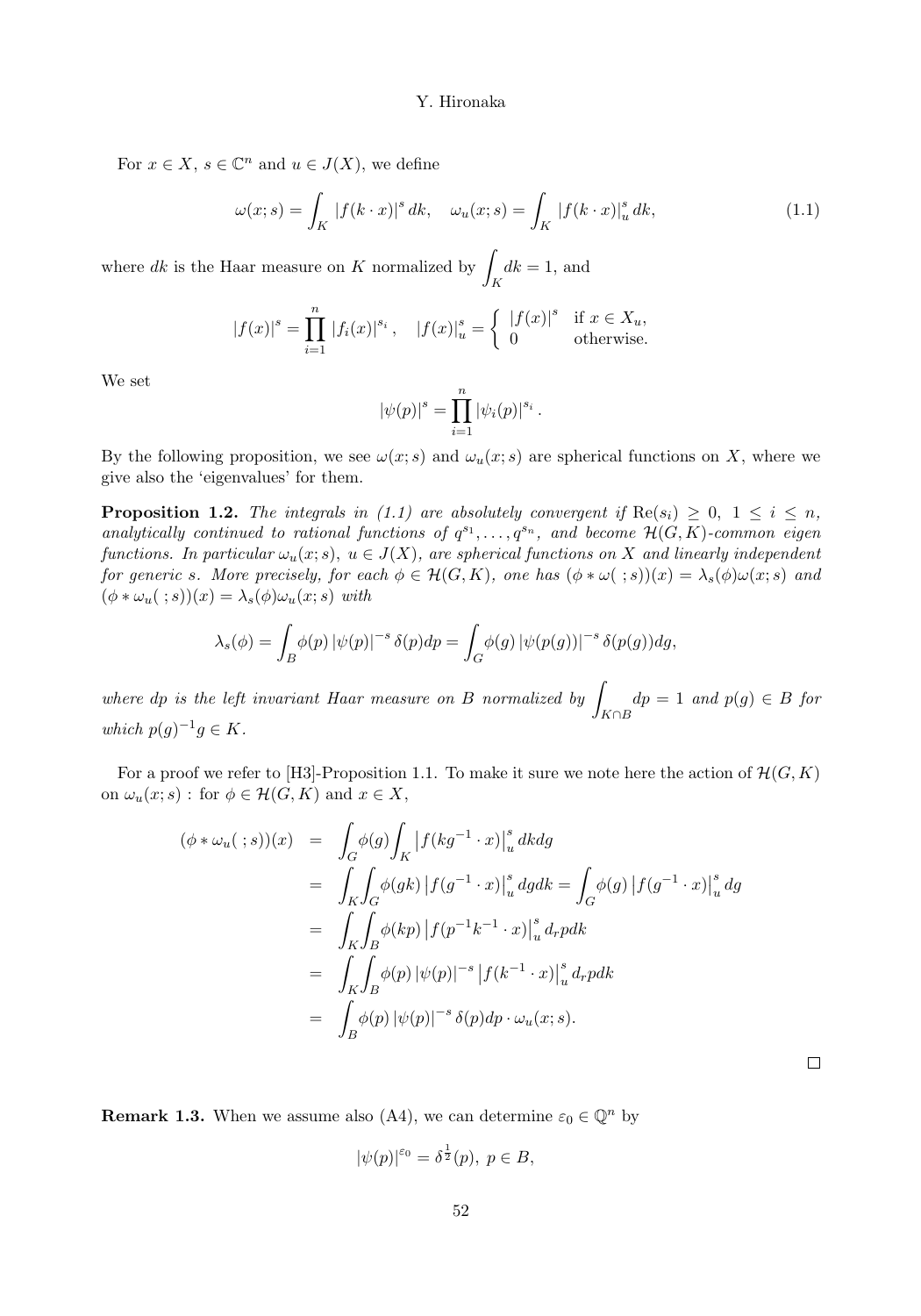and it is better to modify the definition of spherical functions as follows:

$$
\widetilde{\omega}_u(x;s) = \int_K |f(k \cdot x)|_u^{s+\varepsilon_0} dk. \tag{1.2}
$$

Then, instead of Proposition 1.2, we have

$$
(\phi * \widetilde{\omega}(\ ; s)) (x) = \widetilde{\lambda}_s(\phi) \widetilde{\omega}(x; s), \quad (\phi * \widetilde{\omega}_u(\ ; s)) (x) = \widetilde{\lambda}_s(\phi) \widetilde{\omega}_u(x; s),
$$

where

$$
\widetilde{\lambda}_s(\phi) = \int_B \phi(p) |\psi(p)|^{-s+\varepsilon_0} dp = \int_G \phi(g) |\psi(p(g))|^{-s+\varepsilon_0} dg, \quad \phi \in \mathcal{H}(G, K).
$$

**Remark 1.4.** The value  $f_i(x) \mod \psi_i(B)$  is constant in  $k^{\times}/\psi_i(B)$  on each open *B*-orbit, which we call the signature of  $f_i$ . If we can parametrize open B-orbits in  $X^{op}$  by the signatures of  ${f_i(x) | 1 \le i \le n}$ , then  $J(X)$  can be naturally identified with a subset of the finite abelian group

$$
\left(k^{\times}\right)^n / \prod_{i=1}^n \psi_i(B). \tag{1.3}
$$

Such cases often occur, and then, it is natural to consider spherical functions with character as follows. Assume  $U$  is  $J(X)$  or its suitable subset which is canonically identified with a subgroup of (1.3). Taking a character  $\chi$  of  $\mathcal{U}$ , we set

$$
\omega(x; \chi; s) = \int_K \chi(f(k \cdot x)) |f(k \cdot x)|^s dk = \sum_{u \in \mathcal{U}} \chi(u) \omega_u(x; s), \tag{1.4}
$$

$$
\widetilde{\omega}(x;\chi;s) = \int_K \chi(f(k \cdot x)) |f(k \cdot x)|^{s+\varepsilon_0} dk = \sum_{u \in \mathcal{U}} \chi(u) \widetilde{\omega}_u(x;s), \tag{1.5}
$$

the latter can be considered only when (A4) is satisfied.

Let W be the relative Weyl group of  $\mathbb{G}$  with respect to  $\mathbb{T}$ , where  $\mathbb{T}$  is a maximal k-split torus contained in B. The group W acts on  $\mathfrak{X}(\mathbb{B})$  as  $(\sigma \xi)(b) = \xi(n_{\sigma}^{-1}bn_{\sigma})$  by taking a representative  $n_{\sigma} \in N_G(T)$  of  $\sigma \in W$ , hence it acts on  $s \in \mathbb{C}^n$  through the identification  $\mathbb{C}^n \cong \mathfrak{X}_0(\mathbb{B}) \otimes_{\mathbb{Z}} \mathbb{C} \subset$  $\mathfrak{X}(\mathbb{B})\otimes_{\mathbb{Z}}\mathbb{C}.$ 

# §2

In this section, we will give a general expression for spherical functions based on the data of the group G and functional equations of spherical functions.

We follow the notation in §1.2, and take  $K$  as a special, good, maximal compact subgroup in the sense of Bruhat and Tits (cf. [Cas]-§3.5), and Iwahori subgroup U of K compatible with B.

2.1. In this subsection, we prepare some results from representation theory (cf. [H3]-§1, [Cas]).

We denote by  $\mathcal{S}(G)$  the Schwartz-Bruhat space on G, namely the space of locally constant compactly supported functions on G, and set  $\mathcal{D}(G) = \text{Hom}_{\mathbb{C}}(\mathcal{S}(G), \mathbb{C})$ , the space of distributions on G, and the pairing on  $\mathcal{D}(G) \times \mathcal{S}(G)$ 

$$
\langle T, \phi \rangle = \langle T, \phi \rangle_{\mathcal{D} \times \mathcal{S}} = T(\phi), \quad (T \in \mathcal{D}(G), \ \phi \in \mathcal{S}(G)).
$$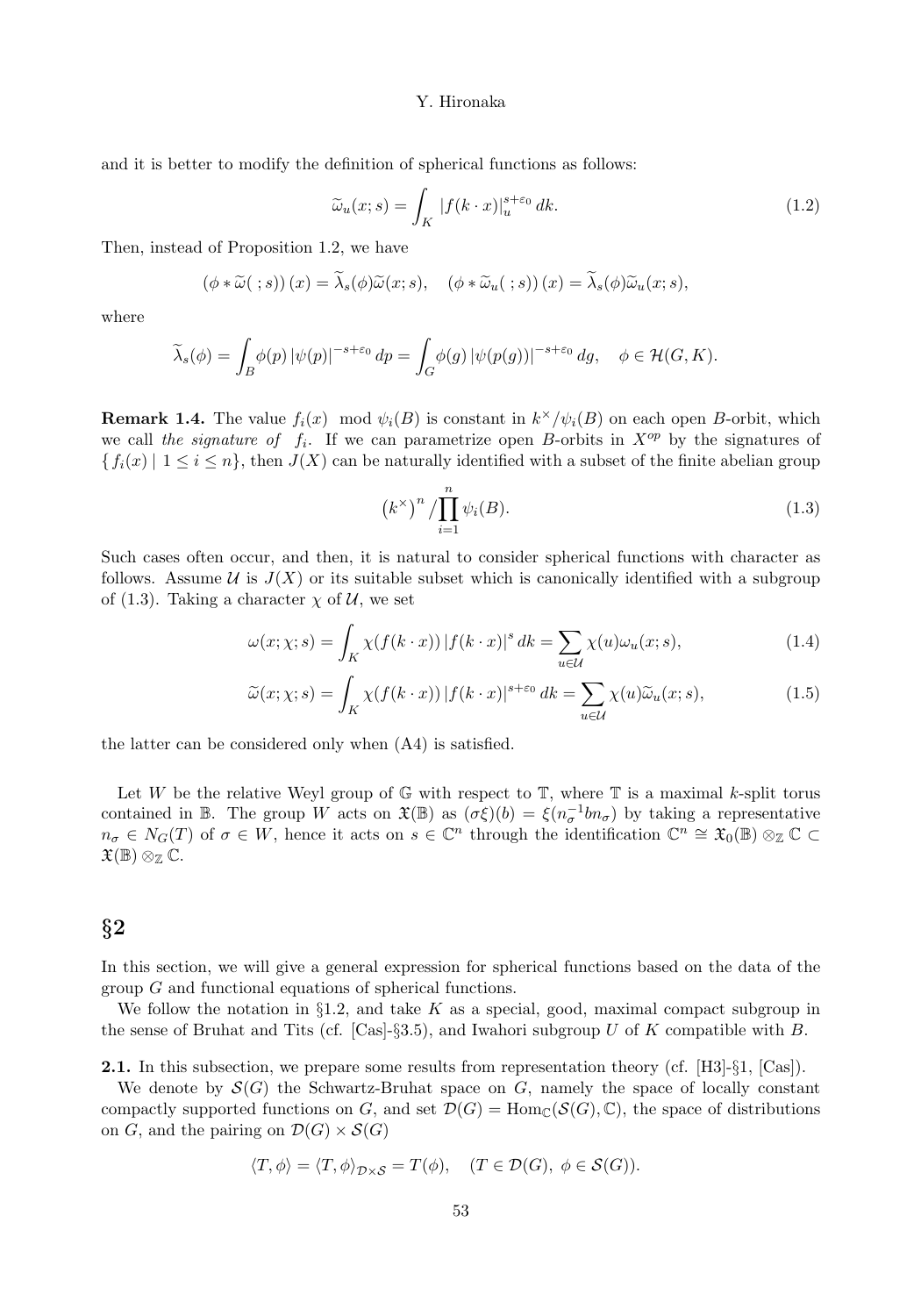Then the space  $\mathcal{C}^{\infty}(G)$  of locally constant functions can be regarded as a subspace of  $\mathcal{D}(G)$  by

$$
\langle \psi, \phi \rangle = \int_G \psi(g) \phi(g) dg, \quad (\psi \in \mathcal{C}^{\infty}(G), \ \phi \in \mathcal{S}(G)).
$$

We regard  $\mathcal{C}^{\infty}(G)$  as a two-sided G-module and  $\mathcal{S}(G)$  as a submodule by

$$
g \cdot \psi(x) = \psi(xg), \qquad \psi^g(x) = \psi(gx), \quad (\psi \in C^{\infty}(G), g, x \in G).
$$

Then,  $\mathcal{D}(G)$  becomes also a two-sided G-module by the dual action:

$$
\langle g \cdot T, \phi \rangle = \langle T, g^{-1} \cdot \phi \rangle, \quad \langle T^g, \phi \rangle = \langle T, \phi^{g^{-1}} \rangle, \quad (T \in \mathcal{D}(G), \phi \in \mathcal{S}(G), g \in G).
$$

For a subspace  $\Gamma$  of  $\mathcal{D}(G)$  and a subgroup H of G, we denote by  $\Gamma^H$  the set of left H-invariant elements in Γ.

Let  $\chi$  be an unramified regular character of the centralizer  $Z_G(T)$ , i.e.  $\chi|_{Z_G(T) \cap K} \equiv 1$ , and  $\sigma \chi = \chi$  implies  $\sigma = 1$  for  $\sigma \in W$ , which is canonically extended to be a character of B. We recall the induced representation (principal series representation) of  $G$ :

$$
I(\chi) = \text{Ind}_{B}^{G}(\chi) = \left\{ \phi \in C^{\infty}(G) \middle| \phi(pg) = \chi \delta^{\frac{1}{2}}(p)\phi(g) \quad (p \in B, g \in G) \right\}
$$
  
= 
$$
\left\{ \phi \in C^{\infty}(G) \middle| \phi^{p} = \chi \delta^{\frac{1}{2}}(p)\phi, \quad (p \in B) \right\},
$$
 (2.1)

which is a left G-submodule of  $\mathcal{C}^{\infty}(G)$ . Then we have a left G-equivariant surjection

$$
\begin{aligned} \mathcal{P}_\chi&:\mathcal{S}(G)\longrightarrow I(\chi),\\ \mathcal{P}_\chi(\phi)(x)&=\int_B\chi^{-1}\delta^{\frac{1}{2}}(p)\phi(px)dp, \quad (\phi\in\mathcal{S}(G),\;x\in G). \end{aligned}
$$

We set  $\varphi_{K,\chi} = \mathcal{P}_{\chi}(ch_K)$ , where  $ch_K$  is the characteristic function of K.

The map  $\mathcal{P}_{\chi^{-1}}$  induces a left G-equivariant injection  $\mathcal{P}_{\chi^{-1}}^*$  from  $I(\chi^{-1})^* = \text{Hom}_{\mathbb{C}}(I(\chi^{-1}), \mathbb{C})$  to  $\mathcal{D}(G)$  determined by

$$
\langle \mathcal{P}_{\chi^{-1}}^*(T), \phi \rangle = T(\mathcal{P}_{\chi^{-1}}(\phi)), \quad (T \in I(\chi^{-1})^*, \ \phi \in \mathcal{S}(G)),
$$

and we obtain the following ([H3]-Lemma 1.2, Corollary 1.3) ).

**Proposition 2.1.** By the dual map  $\mathcal{P}_{\chi^{-1}}^*$  of  $\mathcal{P}_{\chi^{-1}}$ , one has a left G-isomorphism

$$
I(\chi^{-1})^* \cong \mathcal{D}(G)_{\chi} := \left\{ T \in \mathcal{D}(G) \mid T^p = \chi \delta^{\frac{1}{2}}(p)T \quad (p \in B) \right\}.
$$

Further, by this isomorphism,  $I(\chi)$  and  $I(\chi^{-1})$  can be understood as the smooth dual of the each other with pairing

$$
\langle f_1, f_2 \rangle = \int_K f_1(k) f_2(k) dk, \qquad (f_1 \in I(\chi), f_2 \in I(\chi^{-1})).
$$

Indeed we calculate the pairing on  $I(\chi) \times I(\chi^{-1})$  in the following: for  $(f_1, f_2) \in I(\chi) \times I(\chi^{-1})$ and  $\phi \in \mathcal{S}(G)$  such that  $\mathcal{P}_{\chi^{-1}}(\phi) = f_2$ ,

$$
\langle f_1, f_2 \rangle = \langle (\mathcal{P}_{\chi^{-1}}^*)^{-1}(f_1), \mathcal{P}_{\chi^{-1}}(\phi) \rangle_{I(\chi^{-1})^* \times I(\chi^{-1})}
$$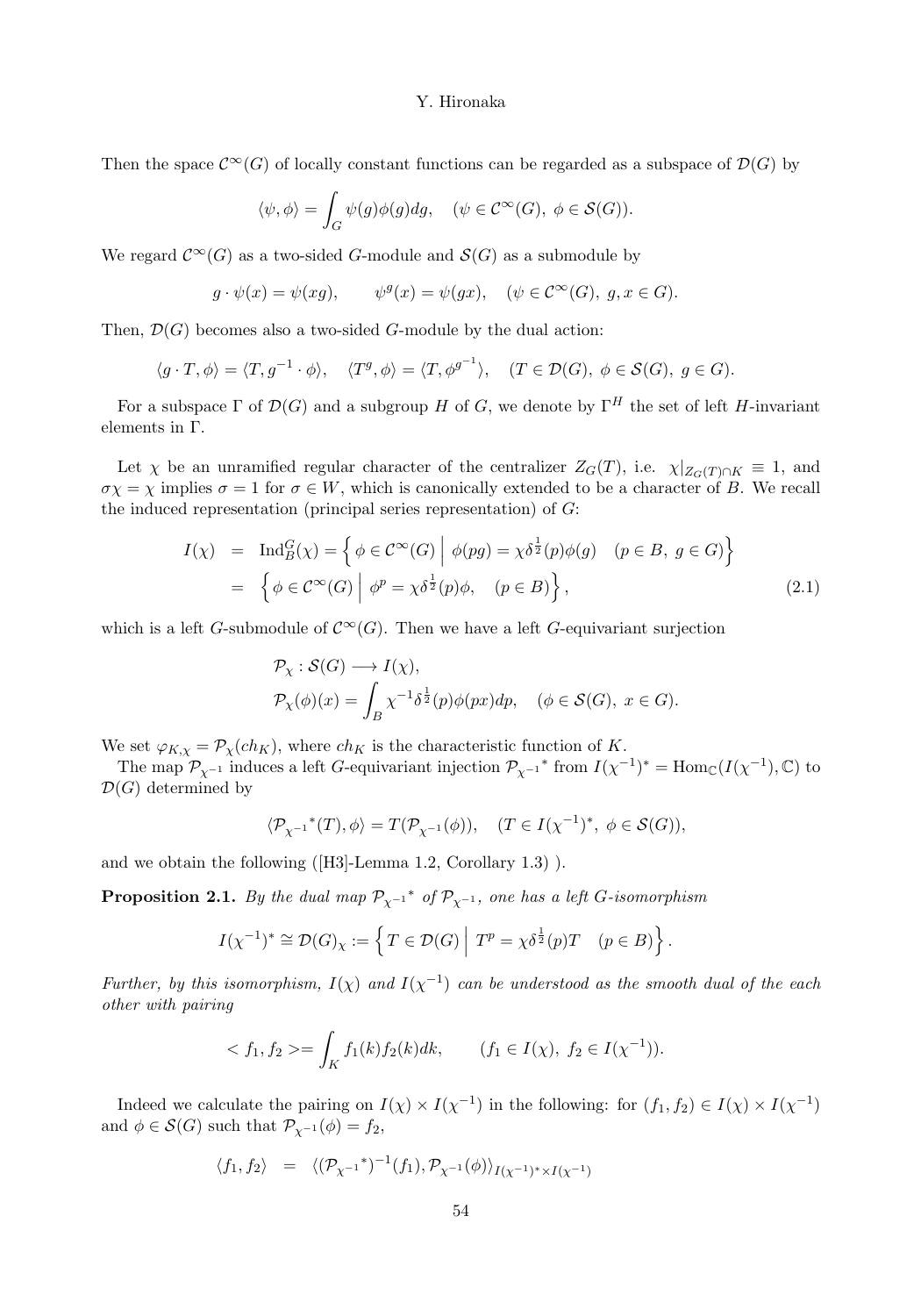$$
\begin{array}{lcl} &=& \langle f_1, \phi \rangle_{\mathcal{D}\times\mathcal{S}} = \int_G f_1(g) \phi(g) dg = \int_K \int_B f_1(pk) \phi(pk) dp dk \\ &=& \int_K f_1(k) \int_B \chi \delta^{\frac{1}{2}}(p) \phi(pk) dp dk = \int_K f_1(k) \mathcal{P}_{\chi^{-1}}(\phi)(k) dk \\ &=& \int_K f_1(k) f_2(k) dk. \end{array}
$$

For  $\sigma \in W$ , there is a unique left G-equivariant map satisfying

$$
T_{\sigma}^{\chi}: I(\chi) \longrightarrow I(\sigma\chi), \qquad T_{\sigma}^{\chi}(\varphi_{K,\chi}) = c_{\sigma}(\chi)\varphi_{K,\sigma\chi}, \qquad (2.2)
$$

where

$$
c_{\sigma}(\chi) = \prod_{\alpha \in \Sigma^{+}, \sigma(\alpha) < 0} c_{\alpha}(\chi),
$$
\n
$$
c_{\alpha}(\chi) = \frac{\left(1 - q_{\frac{\alpha}{2}}^{-\frac{1}{2}} q_{\alpha}^{-1} \chi(a_{\alpha})\right)\left(1 + q_{\frac{\alpha}{2}}^{-\frac{1}{2}} \chi(a_{\alpha})\right)}{1 - \chi(a_{\alpha})^{2}}
$$
\n
$$
(= \frac{1 - q^{-1} \chi(a_{\alpha})}{1 - \chi(a_{\alpha})} \quad \text{if } G \text{ is split}).
$$

Here  $\Sigma^+$  is the set of positive roots G with respect to T and B, and for the definition of  $a_{\alpha} \in T$ and numbers  $q_{\alpha}$ ,  $q_{\frac{1}{2}\alpha}$  ( $\alpha \in \Sigma$ ), see [Cas]. It is known that

$$
T_{\sigma}^{\chi} \text{ is an isomorphism if and only if } c_{\sigma}(\chi)c_{\sigma^{-1}}(\sigma(\chi)) \neq 0. \tag{2.3}
$$

For a compact open subgroup V of G, we define an operator  $\mathcal{P}_V$  on  $\mathcal{D}(G)$  by

$$
\langle \mathcal{P}_V(T), \phi \rangle = \int_V \langle u \cdot T, \phi \rangle du = \int_V \langle T, u^{-1} \cdot \phi \rangle du, \quad (T \in \mathcal{D}(G), \phi \in \mathcal{S}(G)),
$$

where du is the Haar measure on V normalized by  $\int du = 1$ . V

As the adjoint G-morphism of  $T^{\sigma\chi^{-1}}_{\sigma^{-1}}$ , we have (under the identification through  $\mathcal{P}_{\chi^{-1}}^*$  and  $\mathcal{P}_{\sigma\chi^{-1}}$ <sup>\*</sup> by Proposition 2.1)

$$
\left(T_{\sigma^{-1}}^{\sigma_X^{-1}}\right)^* : \mathcal{D}(G)_\chi = I(\chi^{-1})^* \longrightarrow \mathcal{D}(G)_{\sigma_X} = I(\sigma_X^{-1})^*.
$$

Then we see the following(cf. [H3]-Proposition1.6, Proposition 1.7).

**Proposition 2.2.** Assume  $c_{\sigma}(\chi)c_{\sigma}(\chi^{-1})c_{\sigma^{-1}}(\sigma\chi)c_{\sigma^{-1}}(\sigma\chi^{-1}) \neq 0$ . Then

$$
\widetilde{T}_{\sigma}^{\chi} = \frac{c_{\sigma}(\chi)}{c_{\sigma^{-1}}(\sigma\chi^{-1})} \left(T_{\sigma^{-1}}^{\sigma\chi^{-1}}\right)^{*} : \mathcal{D}(G)_{\chi} \longrightarrow \mathcal{D}(G)_{\sigma\chi}
$$

is an extension of the G-isomorphism  $T^{\chi}_{\sigma}: I(\chi) \longrightarrow I(\sigma \chi)$ . Further, for a compact open subgroup V of G, one has

$$
\mathcal{P}_V \circ \widetilde{T}_{\sigma}^{\chi} = T_{\sigma}^{\chi} \circ \mathcal{P}_V.
$$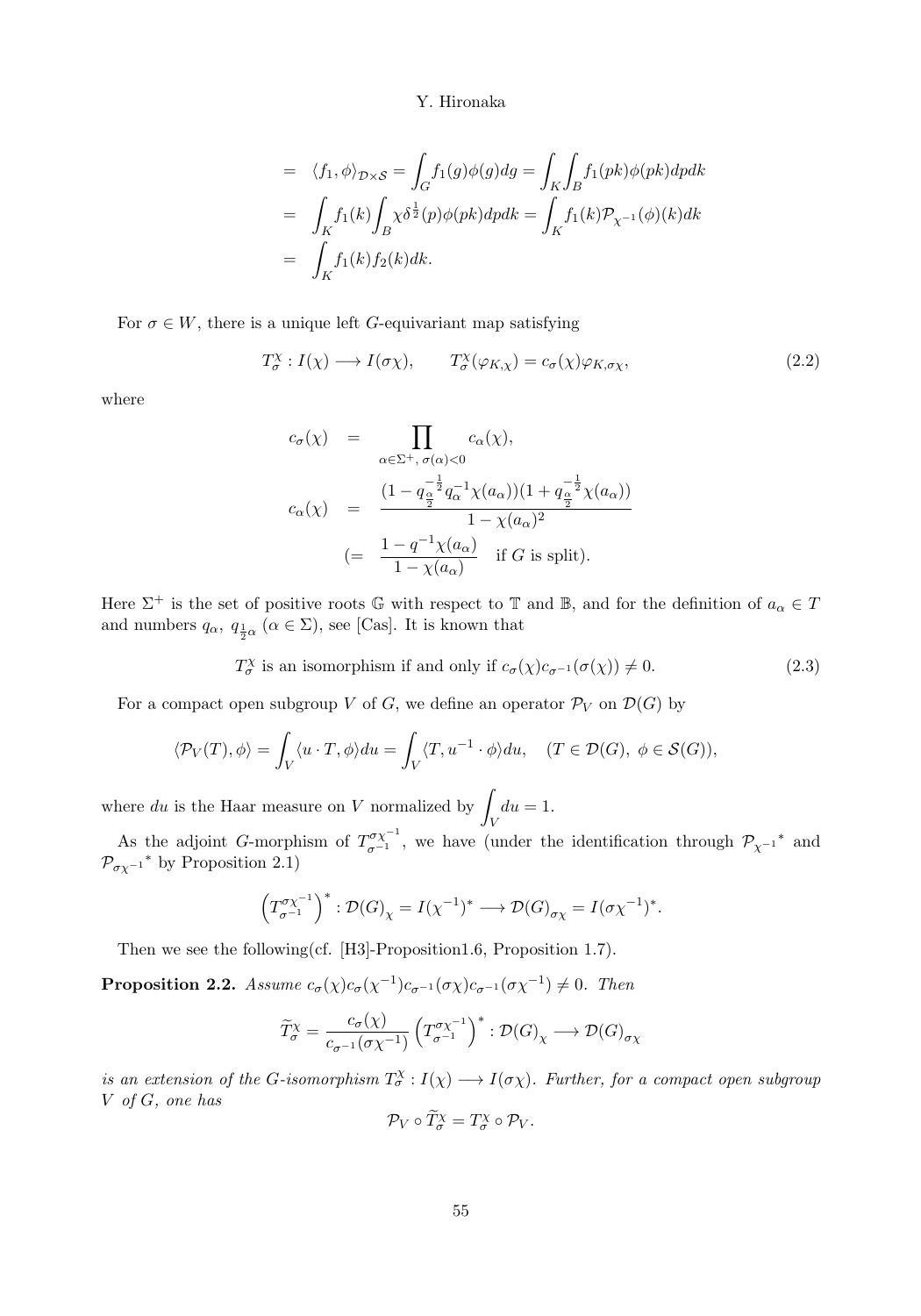We recall Casselman basis  $\{f_{\sigma,\chi} \mid \sigma \in W\}$  for  $I(\chi)^U$ , which satisfies the following(cf. [Cas])

$$
T_{\sigma}^{\chi}(f_{\tau,s})(1) = \delta_{\sigma,\tau},
$$
  

$$
\mathcal{P}_K(f_{\sigma,\chi})(1) = \frac{\gamma(\sigma(\chi))}{Q \cdot c_{\sigma}(\chi)},
$$

where  $\delta_{\sigma,\tau}$  is the Kronecker delta, and

$$
\gamma(\chi)=\prod_{\alpha\in\Sigma^+}c_\alpha(\chi),\quad Q=\sum_{\sigma\in W}\,[U\sigma U:U]^{-1}.
$$

Let us recall our situation in §1. Since  $\mathbb G$  is reductive and X is affine,  $\mathbb H = \mathbb G_{x_0}$ ,  $(x_0 \in X^{op})$  is reductive also(cf. [Sp]-Satz 3.3). Then there is a G-invariant measure on  $G/H$ , since G and H are unimodular. Since  $BH/H$  is open in  $G/H$  and isomorphic to  $B/B_0$  with  $B_0 = B \cap H$ , there is an invariant measure on  $B/B_0$ , so the modulus character of  $B_0$  coincides with  $\delta|_{B_0}$ .

Now we set

$$
I(\chi, BH) = \{ \phi \in I(\chi) \mid Supp(\phi) \subset BH \}.
$$

The next lemma is based on an idea of O. Offen used in [Of]. It will play a key role to restrict the summation with respect W to a certain subgroup  $W_0$  in §2.2.

**Lemma 2.3.** If there is a nonzero left H-invariant distribution in  $I(\chi)^*$  which is not identically zero on  $I(\chi, BH)$ , then  $\chi = \delta^{\frac{1}{2}}$  on  $B_0$ .

*Proof.* Assume a distribution  $\Lambda \in I(\chi)^*$  satisfies the condition as above. The space  $I(\chi, BH)$  can be identified (by the restriction) with

$$
Ind_{B_0}^H(\chi|_{B_0}) = \left\{ f \in C^{\infty}(H) \middle| f(p_0 h) = \chi \delta^{\frac{1}{2}}(p_0) f(h) \quad (p_0 \in B_0, \ h \in H) \right\},\
$$

on which there is a left H-invariant surjection  $\mathcal{P}_{H,\chi}$  from  $\mathcal{S}(H)$  given by

$$
\mathcal{P}_{H,\chi}(\varphi)(h) = \int_{B_0} \chi^{-1} \delta^{\frac{1}{2}}(p_0) \varphi(p_0 h) dp_0,
$$

where  $dp_0$  is a left invariant Haar measure on  $B_0$ . Then we have a nonzero H-invariant distribution  $T$  on  $H$  determined by

$$
\langle T, \varphi \rangle_{\mathcal{D} \times \mathcal{S}} = \langle \Lambda, \mathcal{P}_{H, \chi}(\varphi) \rangle,
$$

thus we have a left invariant measure on  $H$ , which becomes also right invariant since  $H$  is unimodular. On the other hand, since we have for  $p \in B_0$ 

$$
\langle T^{p^{-1}}, \varphi \rangle_{\mathcal{D} \times \mathcal{S}} = \langle T, \varphi^p \rangle_{\mathcal{D} \times \mathcal{S}} = \langle \Lambda, \mathcal{P}_{H, \chi}(\varphi^p) \rangle = \langle \Lambda, \chi \delta^{-\frac{1}{2}}(p) \mathcal{P}_{H, \chi}(\varphi) \rangle
$$
  
=  $\chi \delta^{-\frac{1}{2}}(p) \langle T, \varphi \rangle_{\mathcal{D} \times \mathcal{S}},$ 

we obtain  $\chi = \delta^{\frac{1}{2}}$  on  $B_0$ .

**2.2.** Take  $x_0 \in X^{op}$  and set  $\mathbb{H} = \mathbb{G}_{x_0}$  and  $\mathcal{U} = \{ \nu \in J(X) \mid G \cdot x_0 \cap X_{\nu} \neq \emptyset \}$ . We define the subgroup  $W_0$  of W by

$$
W_0 = \{ \sigma \in W \mid \sigma(|\psi|^s) \equiv 1 \text{ and } \sigma(\delta) = \delta \text{ on } B \cap H \},
$$

 $\Box$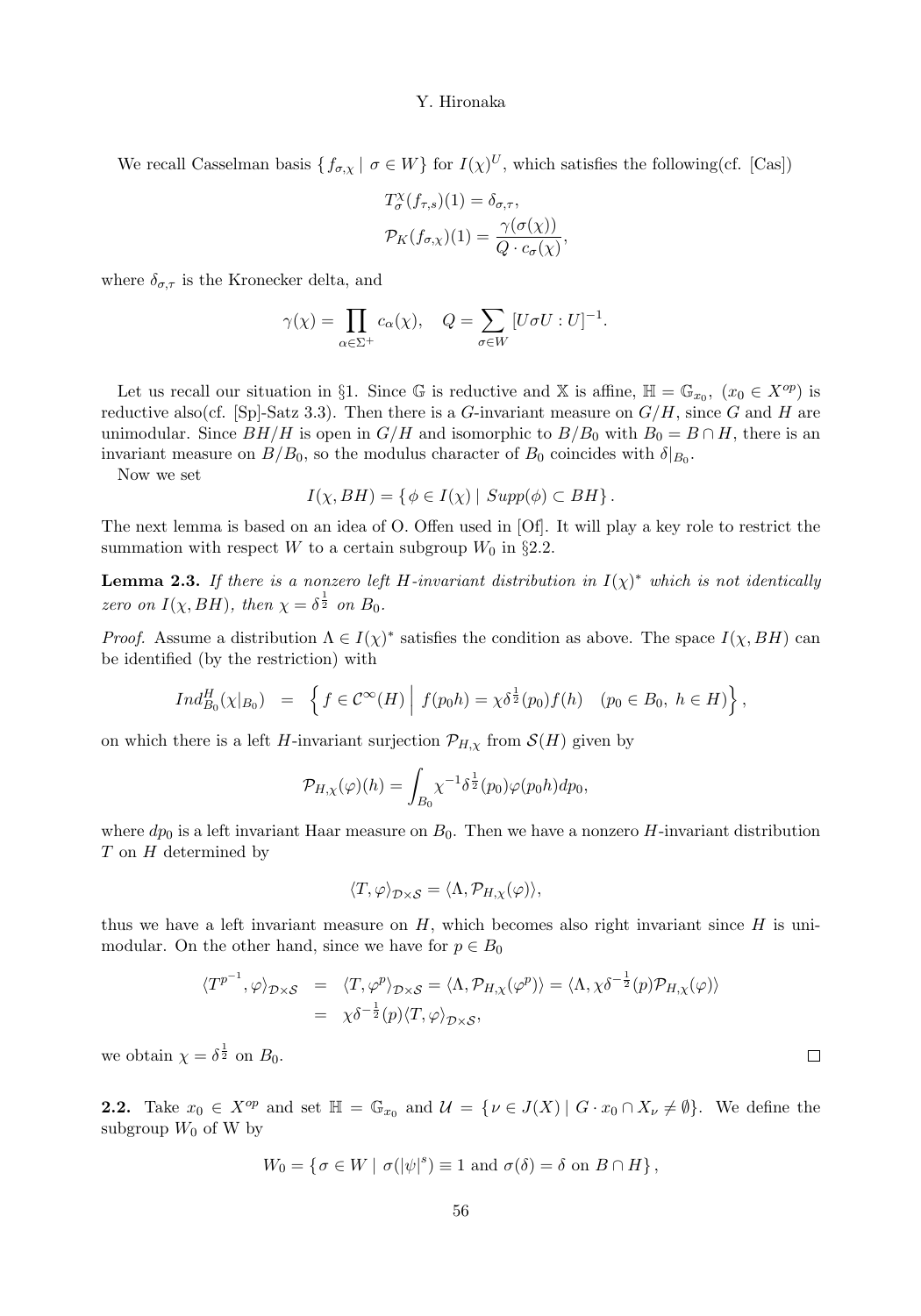where  $s \in \mathbb{C}^n$  is considered as a variable. Though we do not assume the condition  $(A4)$ ,  $\sigma(|\psi|^s)$ is contained in  $\mathfrak{X}_0(\mathbb{B}) \otimes_{\mathbb{Z}} \mathbb{C}$  if  $\sigma \in W_0$ , and in this case  $|f(x)|_u^{\sigma(s)}$  and  $|\psi|^{\sigma(s)} = \sigma(|\psi|^s)$  are well defined. For  $\sigma \in W_0$  we define  $\varepsilon_{\sigma} \in \mathbb{Q}^n$  by

$$
|\psi|^{2\varepsilon_{\sigma}} = \delta\sigma(\delta^{-1}).
$$
\n(2.4)

For  $s \in \mathbb{C}^n$ , let  $\chi = \chi_s$  be the character of B given by

$$
\chi = |\psi|^s \delta^{-\frac{1}{2}}, \ i.e., \ \chi(p) = |\psi(p)|^s \delta^{-\frac{1}{2}}(p), \quad p \in B. \tag{2.5}
$$

Then we have

$$
\sigma(\chi) = |\psi|^{\sigma(s) + \varepsilon_{\sigma}} \, \delta^{-\frac{1}{2}}, \quad \sigma \in W_0.
$$

For each  $\nu \in \mathcal{U}$ , we set (through the analytic continuation for general  $s \in \mathbb{C}^n$ )

$$
\Psi_{\nu}(x,s;g) = |f(g \cdot x)|_{\nu}^{s} \in \mathcal{D}(G)_{\chi} \cong I(\chi^{-1})^{*},
$$
\n
$$
\widetilde{\Psi}_{\nu}(x,s;g) = \mathcal{P}_{U}(\Psi_{\nu}(x,s;))(g) = \int_{U} |f(gu \cdot x)|_{\nu}^{s} du \in I(\chi)^{U},
$$
\n(2.6)

where we note that

$$
\Psi_{\nu}(g_1 \cdot x, s; g) = g_1 \cdot \Psi_{\nu}(x, s; \cdot)(g) = \Psi_{\nu}(x, s; g g_1), \quad (g, g_1 \in G). \tag{2.7}
$$

The condition (A3) is crucial for the next lemma (cf. [H3]-Lemma 1.8).

**Lemma 2.4.** Assume (A1), (A2) and (A3) for ( $\mathbb{B}, \mathbb{X}$ ). Then for each  $x \in G \cdot x_0$  and generic s, the set  $\{\Psi_u(x, \sigma(s) + \varepsilon_{\sigma}; g) \mid u \in \mathcal{U}\}\)$  forms a basis for  $\mathcal{D}(G)_{\sigma_X}^{G_x}$  for any  $\sigma \in W_0$ . Here, 'generic' means to avoid a finite number of linear relations of type  $\sum_{i=1}^{n} m_i s_i - \alpha \in (\frac{2\pi\sqrt{-1}}{\log q})$  with  $m_i \in \mathbb{Z}, \alpha \in \mathbb{C}$ .

In the following, we say s is *generic* if s is generic in the sense of Lemma 2.4, s is neither a pole nor a zero of  $\omega_u(x; s)$   $(u \in \mathcal{U}), \chi = \chi_s$  is regular, and

 $c_{\sigma}(\chi)c_{\sigma}(\chi^{-1})c_{\sigma}(\sigma^{-1}\chi)c_{\sigma}(\sigma^{-1}\chi^{-1}) \neq 0$  for every  $\sigma \in W_0$  (cf. Proposition 2.2). We set

$$
\mathbf{v} \in \mathbf{v}
$$

$$
\mathcal{R} = \{x \in G \cdot x_0 \cap X^{op} \mid U \cdot x \subset B \cdot x_0\},\
$$
  
\n
$$
\mathcal{R}^+ = \{x \in \mathcal{R} \mid |f(u \cdot x)|^s = |f(x)|^s, \ (u \in U)\}.
$$
\n(2.8)

Our main theorem in this section is the following, which is a refinement of [H3]-Proposition 1.9, where we assumed the condition (A4).

**Theorem 2.5.** Assume (A1), (A2) and (A3) for  $(\mathbb{B}, \mathbb{X})$  and s is generic. For  $x \in \mathcal{R}$ , one has

$$
\big(\omega_{\nu}(x;s)\big)_{\nu\in\mathcal{U}}=\frac{1}{Q}\sum_{\sigma\in W_0}\gamma(\sigma(\chi))\cdot B_{\sigma}(\chi)\cdot\left(\int_U|f(u\cdot x)|_{\nu}^{\sigma(s)+\varepsilon_{\sigma}}du\right)_{\nu\in\mathcal{U}}.
$$

Moreover, if  $x \in \mathcal{R}^+$ , one has

$$
\big(\omega_{\nu}(x;s)\big)_{\nu\in\mathcal{U}}=\frac{1}{Q}\sum_{\sigma\in W_0}\gamma(\sigma(\chi))\cdot B_{\sigma}(\chi)\cdot\Big(|f(x)|_{\nu}^{\sigma(s)+\varepsilon_{\sigma}}\Big)_{\nu\in\mathcal{U}}.
$$

Here the constant Q and the rational function  $\gamma(\chi)$  of  $q^{s_1}, \ldots, q^{s_n}$  are determined by the group G as in §2.1, and the matrix  $B_{\sigma}(\chi)$  is determined by the functional equation

$$
(\omega_{\nu}(x;s))_{\nu\in\mathcal{U}}=B_{\sigma}(\chi)(\omega_{\nu}(x;\sigma(s)+\varepsilon_{\sigma}))_{\nu\in\mathcal{U}}.
$$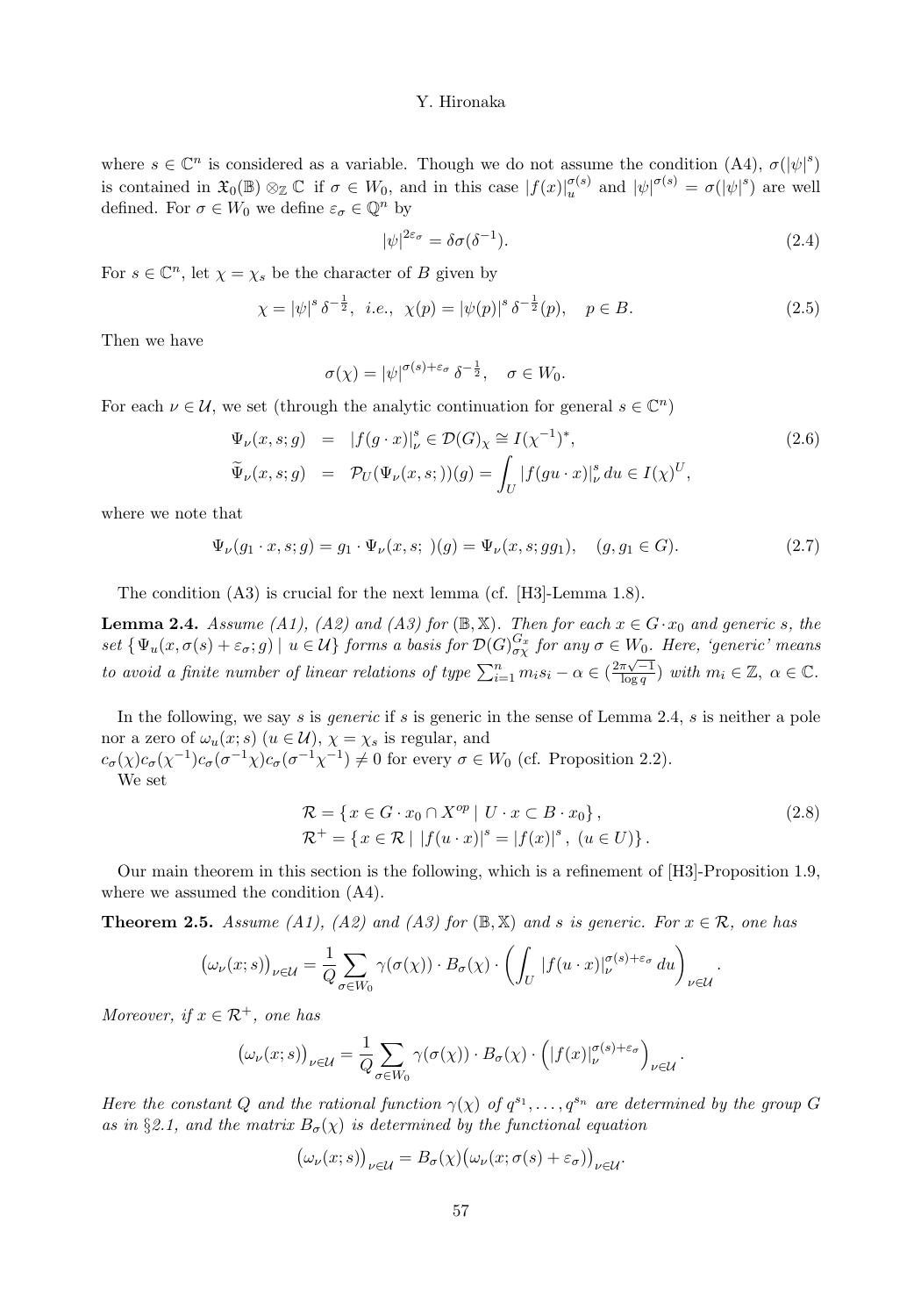We give here an outline of a proof. By definition of  $\Psi_{\nu}$  and  $\widetilde{\Psi}_{\nu}$ , we have

$$
\omega_{\nu}(x;s) = \int_{K} \Psi_{\nu}(x,s;k)dk = \int_{K} \widetilde{\Psi}_{\nu}(x,s;k)dk = \mathcal{P}_{K}(\widetilde{\Psi}_{\nu}(x,s;))
$$
(2.9)

and we may write by using Casselman basis

$$
\widetilde{\Psi}_{\nu}(x;s; \cdot) = \sum_{\sigma \in W} a_{\nu,\sigma}(x;s) f_{\sigma,\chi},
$$

where

$$
a_{\nu,\sigma}(x;s) = T_{\sigma}^{\chi}(\widetilde{\Psi}_{\nu}(x,s;))
$$
 (1) =  $(\mathcal{P}_U \circ \widetilde{T}_{\sigma}^{\chi})(\Psi_{\nu}(x,s;))$  (1).

Now we set  $\Lambda = \widetilde{T}_{\sigma}^{\chi}(\Psi_{\nu}(x_0, s; \cdot)) \in I(\sigma \chi^{-1})^*$ , which is left H-invariant, and  $x = g_1 \cdot x_0$ . Then we have  $(cf. (2.7))$ 

$$
a_{\nu,\sigma}(x;s) = (\mathcal{P}_U \circ \widetilde{T}_{\sigma}^X)(g_1 \cdot \Psi_{\nu}(x_0,s;))
$$
  
= 
$$
(\mathcal{P}_U \circ (g_1 \cdot \Lambda))(1).
$$

Since  $\mathcal{P}_U(g_1 \cdot \Lambda)$  is regarded as an element of  $I(\sigma \chi)^U$  by Proposition 2.1, taking  $\varphi_U \in I(\sigma \chi^{-1})$  as supported by  $BU$  and  $\varphi_U(u) = 1$  for  $u \in U$ , we can continue

$$
a_{\nu,\sigma}(x;s) = \int_K \mathcal{P}_U \circ (g_1 \cdot \Lambda)(k) \varphi_U(k) dk
$$
  
=  $\langle \mathcal{P}_U \circ (g_1 \cdot \Lambda), \varphi_U \rangle = \int_U \langle g_1 \cdot \Lambda, u \cdot \varphi_U \rangle du$   
=  $\langle g_1 \cdot \Lambda, \varphi_U \rangle = \langle \Lambda, g_1^{-1} \cdot \varphi_U \rangle,$ 

where  $\text{Supp}(g_1^{-1} \cdot \varphi_U) = BUg_1.$ 1

If  $x \in \mathcal{R}$ , then  $\text{Supp}(g_1^{-1} \cdot \varphi_U) \subset BH$ , and  $a_{\nu,\sigma}(x; s) = 0$  unless  $\sigma \chi^{-1} = \delta^{\frac{1}{2}}$  on  $B_0$  by Lemma 2.3, i.e.,  $a_{\nu,\sigma}(x; s) = 0$  unless  $\sigma \in W_0$ , by our choice of  $\chi$  and  $W_0$ . Thus we have, for  $x \in \mathcal{R}$ 

$$
\omega_{\nu}(x;s) = \frac{\gamma(\sigma(\chi))}{Q \cdot c_{\sigma}(\chi)} \cdot \sum_{\sigma \in W_0} \mathcal{P}_U(\widetilde{T}_{\sigma}^{\chi}(\Psi_{\nu}(x,s;))) (1). \tag{2.10}
$$

On the other hand, by Lemma 2.4, there exists an invertible matrix  $A_{\sigma}(\chi)$  for  $\sigma \in W_0$  satisfying

$$
\left(\widetilde{T_{\sigma}^{\chi}}(\Psi_{\nu}(x,s; \;))\right)_{\nu \in \mathcal{U}} = A_{\sigma}(\chi) \big(\Psi_{\nu}(x,\sigma(s) + \varepsilon_{\sigma}; \;)\big)_{\nu \in \mathcal{U}},\tag{2.11}
$$

where  $A_{\sigma}(\chi)$  depends only on the G-orbit containing x, since  $\widetilde{T_{\sigma}}$  is G-equivariant and (2.7).

For  $x \in \mathcal{R}$ , we obtain by  $(2.10)$  and  $(2.11)$ 

$$
\begin{array}{rcl} (\omega_{\nu}(x;s))_{\nu \in \mathcal{U}} & = & \frac{1}{Q} \sum_{\sigma \in W_0} \frac{\gamma(\sigma(\chi))}{c_{\sigma}(\chi)} \cdot A_{\sigma}(\chi) \Big( \mathcal{P}_U(\Psi_{\nu}(x,\sigma(s) + \varepsilon_{\sigma}; \;))) (1) \Big)_{\nu} \\ \\ & = & \frac{1}{Q} \sum_{\sigma \in W_0} \gamma(\sigma(\chi)) \cdot B_{\sigma}(\chi) \Big( \widetilde{\Psi}_{\nu}(x,\sigma(s) + \varepsilon_{\sigma}; 1) \Big)_{\nu}, \end{array}
$$

where we set  $B_{\sigma}(\chi) = c_{\sigma}(\chi)^{-1} A_{\sigma}(\chi)$ . By (2.3) and Proposition 2.2, we see the invertible matrix  $B_{\sigma}(\chi)$  satisfies the cocycle relation

$$
B_{\sigma\tau}(\chi) = B_{\tau}(\chi)B_{\sigma}(\tau(\chi)), \quad \sigma, \tau \in W_0.
$$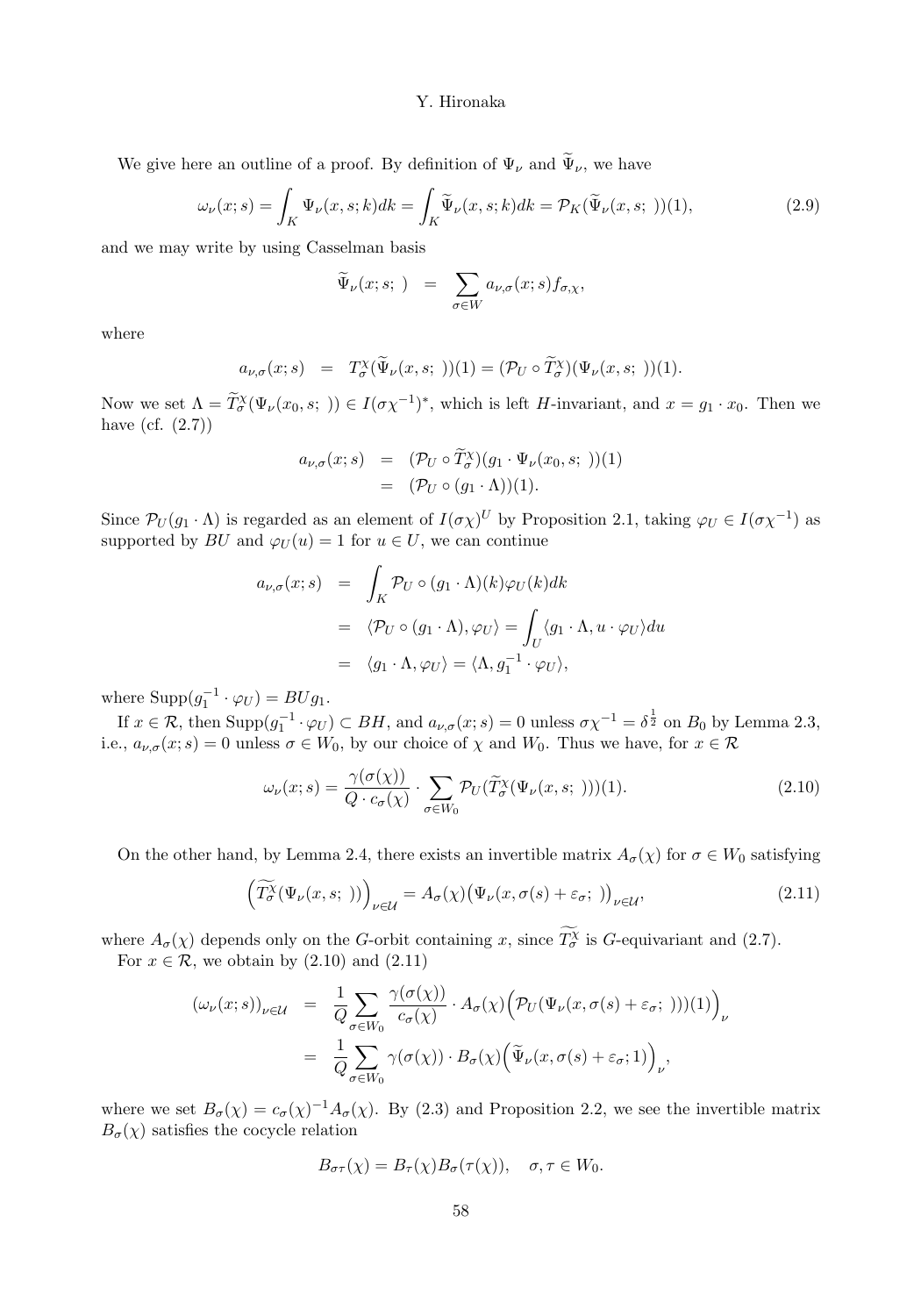Hence

$$
\begin{array}{rcl}\n(\omega_{\nu}(x;\tau(s)+\varepsilon_{\tau}))_{\nu} & = & \frac{1}{Q} \sum_{\sigma \in W_0} \gamma(\sigma \tau(\chi)) B_{\sigma}(\tau(\chi)) \left( \widetilde{\Psi}_{\nu}(x,\sigma \tau(s)+\varepsilon_{\sigma \tau};1) \right)_{\nu} \\
& = & B_{\tau}(\chi)^{-1} \left( \omega_{\nu}(x;s) \right)_{\nu},\n\end{array} \tag{2.12}
$$

and the above relation determines  $B_{\sigma}(\chi)$ , since  $\{\omega_{\nu}(x;\sigma(s) + \varepsilon_{\sigma}) \mid \nu \in \mathcal{U}\}\$ is linearly independent for each  $\sigma \in W_0$ .

Finally, if  $x \in \mathcal{R}^+$ , we have  $\widetilde{\Psi}_\nu(x, s; 1) = |f(x)|^s$ .

Now we assume the condition (A.4) for  $(\mathbb{B}, \mathbb{X})$  and recall  $\tilde{\omega}_u(x; s)$ , then we do not need to consider the subgroup  $W_0$ , i.e.  $W_0 = W$ . We have  $\chi = \chi_s = |\psi|^s$  for  $\tilde{\omega}_u(x; s)$  (cf. (2.5), (2.6)), and instead of Theorem 2.5, we have the following.

**Theorem 2.6.** Assume (A1), (A2), (A3) and (A4) for  $(\mathbb{B}, \mathbb{X})$  and s is generic. For  $x \in \mathcal{R}$ , one has

$$
(\widetilde{\omega}_{\nu}(x;s))_{\nu \in \mathcal{U}} = \frac{1}{Q} \sum_{\sigma \in W} \gamma(\sigma(s)) \cdot B_{\sigma}(s) \cdot \left( \int_{U} |f(u \cdot x)|_{\nu}^{\sigma(s)} du \right)_{\nu \in \mathcal{U}}
$$

.

 $\Box$ 

Moreover, if  $x \in \mathcal{R}^+$ , one has

$$
\left(\widetilde{\omega}_{\nu}(x;s)\right)_{\nu\in\mathcal{U}}=\frac{1}{Q}\sum_{\sigma\in W}\gamma(\sigma(s)))\cdot B_{\sigma}(s)\cdot\left(|f(x)|_{\nu}^{\sigma(s)}\right)_{\nu\in\mathcal{U}}.
$$

Here the constant Q and the rational function  $\gamma(s) = \gamma(|\psi|^s)$  of  $q^{s_1}, \ldots, q^{s_n}$  are determined by the group G as in §2.1, and the matrix  $\overline{B}_{\sigma}(s)$  is determined by the functional equation

$$
\big(\widetilde{\omega}_{\nu}(x;s)\big)_{\nu\in\mathcal{U}}=\widetilde{B}_{\sigma}(s)\big(\widetilde{\omega}_{\nu}(x;\sigma(s))\big)_{\nu\in\mathcal{U}}.
$$

## $\S 3$

We follow the previous notations, and assume that  $(\mathbb{B}, \mathbb{X})$  satisfies  $(A1)$ ,  $(A2)$  and  $(A3)$ . In this section we give a condition to assure the existence of functional equations for  $\sigma \in W$  attached to a simple root  $\alpha$ , and explain how the functional equations are reduced to those of p-adic local zeta functions of small prehomogeneous vector spaces of limited type. A basic reference is [H6], where we assumed (A4) also.

**3.1.** For a simple root  $\alpha$  whose associated reflection  $\sigma = \sigma_{\alpha}$  belongs to  $W_0$ , denote by  $\mathbb{P}$  the standard parabolic subgroup  $\mathbb{P}_{\{\alpha\}}$  in the sense of [Bo]-21.11, and consider the following condition.

(A5) There exists a k-rational representation  $\rho : \mathbb{P} \longrightarrow R_{k'/k}(GL_2)$  satisfying

$$
\rho(\mathbb{P}) = R_{k'/k}(GL_2) \text{ or } R_{k'/k}(SL_2), \quad \rho(\sigma) = \begin{pmatrix} 0 & 1 \\ -1 & 0 \end{pmatrix} (= \mathbf{j}, \text{ say}),
$$
  

$$
\rho^{-1}(\mathbb{B}_2) \subset \mathbb{B}, \quad \rho(K \cap \mathbb{P}) \supset R_{k'/k}(SL_2)(\mathcal{O}),
$$
 (3.1)

where k' is a finite unramified extension of k,  $R_{k'/k}$  is the restriction functor of base field, and  $\mathbb{B}_2$ is the Borel subgroup of  $\rho(\mathbb{P})$  consisting of upper triangular matrices.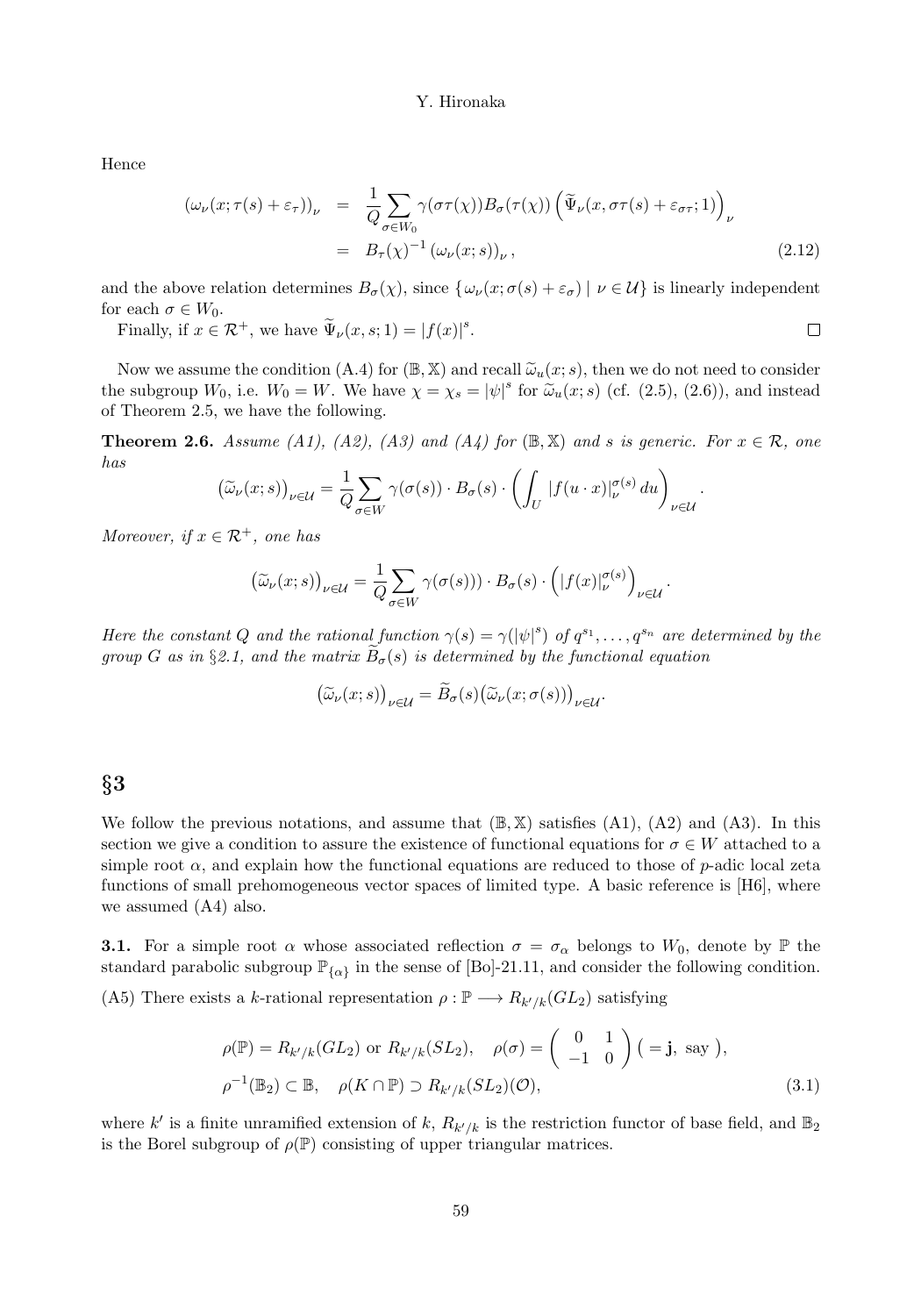Chevalley groups are typical examples which have  $\rho$  as above for  $k = k'$  for each simple root (cf. [Sf2]-§4.1.). As for  $R_{k'/k}$ , we note an example in §4.3.

For each  $u \in J(X)$ , we set  $J_u = \{v \in J(X) \mid P \cdot X_v = P \cdot X_u\}$ . Denote by e the group index  $[\mathfrak{X}(\mathbb{B}) \cap (\mathfrak{X}_0(\mathbb{B}) \otimes_{\mathbb{Z}} \mathbb{Q}) : \mathfrak{X}_0(\mathbb{B})]$ , by d the extension degree of  $k'/k$ , and let  $\varepsilon_{\sigma}$  be the same as in (2.4). Our first main result of this section is the following (cf. [H6]-Theorem 2.6).

**Theorem 3.1.** We assume (A1), (A2), (A3) for  $(\mathbb{B}, \mathbb{X})$ . For a simple root whose associated reflection  $\sigma$  belongs to  $W_0$ , we assume (A5), and keep the notations above. Then, there exists a functional equation

$$
\omega_u(x;s) = \frac{1 - q^{-2d - \sum_i e_i s_i}}{1 - q^{-2d - \sum_i e_i(\sigma(s)_i + \varepsilon_i)}} \times \sum_{\nu \in J_u} \gamma_{u\nu}(s) \cdot \omega_{\nu}(x; \sigma(s) + \varepsilon_\sigma),
$$

where  $\varepsilon_i$  is the *i*-th component of  $\varepsilon_{\sigma}$ ,  $\gamma_{uv}(s)$ 's are rational functions of  $q^{\frac{s_i}{e}}$ , and  $e_i$  is defined in  $(3.5).$ 

Hereafter we assume  $(\mathbb{B}, \mathbb{X})$  satisfies  $(A1)$ ,  $(A2)$  and  $(A3)$  and  $\mathbb{P}$  satisfies  $(A5)$ . In order to prove the above theorem and explain about gamma-factors, we introduce the following space.

Set  $\mathbb{X} = \mathbb{X} \times \mathbb{V}$  with  $\mathbb{V} = R_{k'/k}(M_{21})$  and  $\mathbb{P} = \mathbb{P} \times R_{k'/k}(GL_1)$ , and define the action

$$
(p,t)\cdot(x,v) = (p\cdot x, \rho(p)vt^{-1}), \quad (p,t) \in \widetilde{\mathbb{P}}, \ (x,v) \in \widetilde{X}.
$$

Here we identify k' with its image by the regular representation in  $M_d(k)$  (with respect to a fixed basis for  $k'/k$  and realize  $R_{k'/k}(GL_2)$  (resp. V) in  $GL_{2d}(k)$  (resp.  $M_{2d,d}(k)$ ), where k is the algebraic closure of k. Then we may identify as  $\widetilde{P} = P \times GL_1(k')$  and  $V = k'^2$ . Further we regard  $\mathbb B$  as a subgroup of  $\widetilde{\mathbb P}$  by the embedding

$$
\mathbb{B} \longrightarrow \widetilde{\mathbb{P}}, \ b \longrightarrow (b, \rho(b)_1), \tag{3.3}
$$

where  $\rho(b)_1$  is the upper left d by d block of  $\rho(b) \in R_{k'/k}(GL_2)$ . Then one can identify  $\mathbb B$  as the stabilizer subgroup of  $\mathbb{P}$  at  $v_0 =$  $(1)$ 0  $\setminus$  $\in V$ , i.e.

$$
\mathbb{B} \cong \widetilde{\mathbb{P}}_{v_0} = \left\{ (p, t) \in \widetilde{\mathbb{P}} \middle| \rho(p) v_0 t^{-1} = v_0 \right\}.
$$
 (3.4)

Then we have the following(cf. [H6]-Lemma 1.1, Proposition 1.2).

**Proposition 3.2.** (i) One has the following isomorphism:

$$
\mathfrak{X}(\widetilde{\mathbb{P}}) \cong \mathfrak{X}(\mathbb{P}) \times \mathfrak{X}(R_{k'/k}(GL_1)) \longrightarrow \mathfrak{X}(\mathbb{B})
$$
  

$$
(\psi_1, \psi_2) \longrightarrow [p \mapsto \psi_1(p)\psi_2(\rho(p)_1)].
$$

(ii) The space  $(\mathbb{P}, \mathbb{X})$  satisfies  $(A1)$ ,  $(A2)$  and  $(A3)$ . Further, if  $(\mathbb{B}, \mathbb{X})$  satisfies also  $(A4)$ , then so does  $(\mathbb{P}, \mathbb{X})$ , and  $[\mathfrak{X}(\mathbb{B}) : \mathfrak{X}_0(\mathbb{B})] = [\mathfrak{X}(\widetilde{\mathbb{P}}) : \mathfrak{X}_0(\widetilde{\mathbb{P}})].$ 

(iii) The set of open B-orbits in X corresponds bijectively to the set of open  $\widetilde{P}$ -orbits in  $\widetilde{X}$  by the map  $B \cdot x \mapsto \overline{P} \cdot (x, v_0)$ .

Let  $\left\{ \widetilde{f}_i(x,v) \middle| 1 \leq i \leq n \right\}$  be the basic set of relative  $\widetilde{\mathbb{P}}$ -invariants, which are regular on  $\widetilde{\mathbb{X}}$  and satisfy  $f_i(x) = f_i(x, v_0)$ . Since  $f_i(x, v)$  is a relative  $R_{k'/k}(GL_1)$ -invariant with respect to the action on  $v$ , it is homogeneous in the coordinates of  $v$  over  $k$ , and we set

$$
e_i = \deg_v f_i(x, v), \quad 1 \le i \le n. \tag{3.5}
$$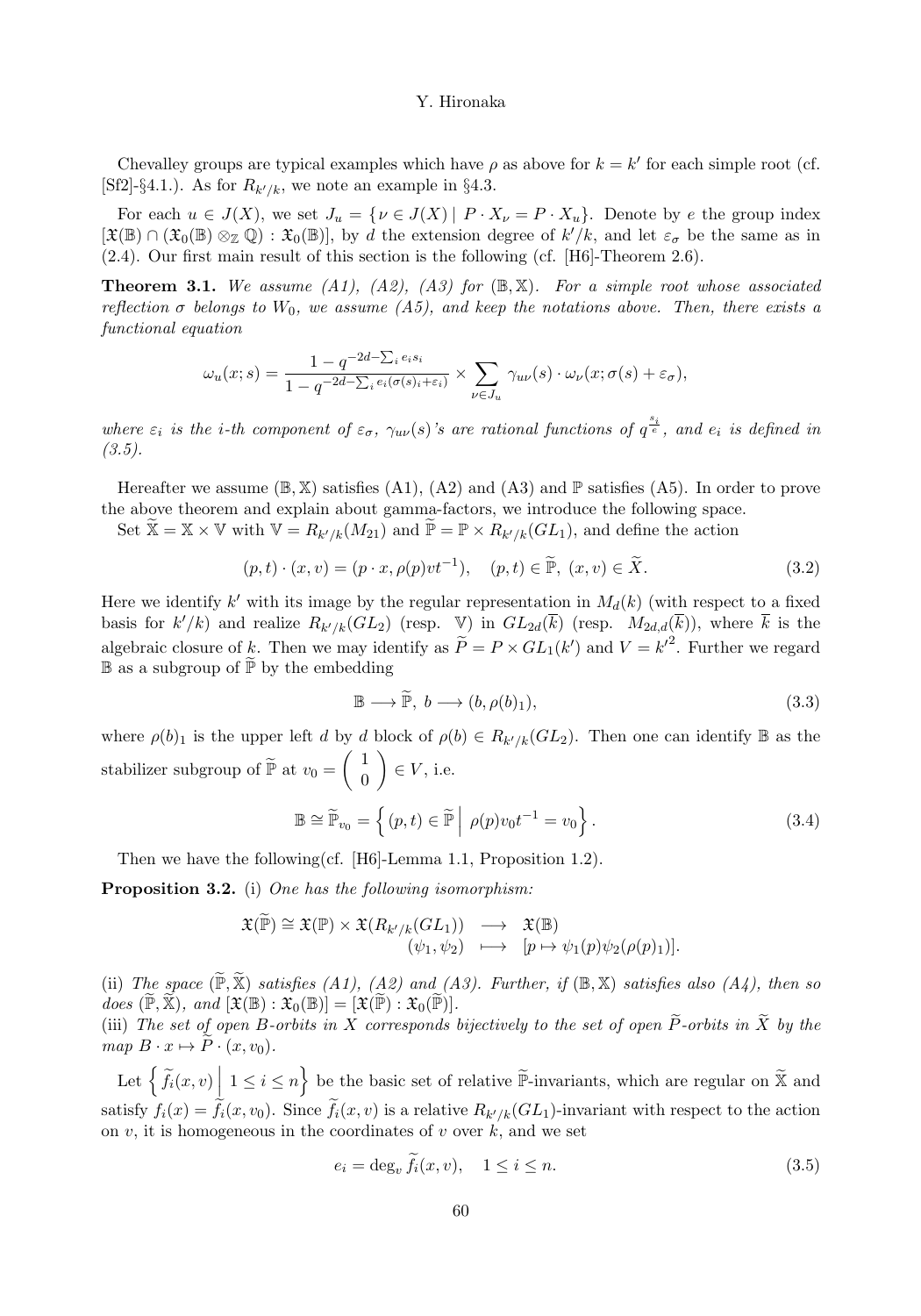We denote by  $\widetilde{\psi}_i$  the character corresponding to  $\widetilde{f}_i(x, v)$ , then  $\psi_i = \widetilde{\psi}_i|_{\mathbb{B}}$  for each i. For each  $u \in J(X)$  denote by  $\widetilde{X}_u$  the  $\widetilde{P}$ -orbit corresponding to  $X_u$  by Proposition 3.2, then we have

$$
X^{op} = \bigsqcup_{u \in J(X)} X_u, \qquad \widetilde{X}^{op} = \bigsqcup_{u \in J(X)} \widetilde{X}_u.
$$

Further we see

$$
\widetilde{X}_u = \bigsqcup_{\ell \in \mathbb{Z}} (1, \pi^{\ell}) \cdot \widetilde{X_{u,0}}, \quad \widetilde{X_{u,0}} = \bigsqcup_{h \in SL_2(\mathcal{O}')/\Gamma} (\widetilde{h}, 1) \cdot (X_u \times \{v_0\}), \tag{3.6}
$$

where  $\mathcal{O}'$  is the ring of integers in  $k'$ ,  $h \in K \cap \mathbb{P}$  satisfying  $\rho(h) = h$  for each  $h \in SL_2$  and  $\Gamma = \left\{ \left( \begin{array}{cc} 1 & a \ 0 & 1 \end{array} \right) \in SL_2(\mathcal{O}') \right\}$  $\Bigg| a \in \mathcal{O}'$  $\mathcal{L}$ .

Denote by  $\mathcal{S}(X)$  and  $\mathcal{S}(\widetilde{X})$  the spaces of Schwartz-Bruhat functions on X and  $\widetilde{X}$ , respectively. For  $s \in \mathbb{C}^n$  and  $u \in J(X)$ , we consider the following integrals, which we call zeta integrals,

$$
\begin{aligned} \Omega_u(\phi;s)&=\int_X \phi(x)\cdot\left|f(x)\right|_u^s dx,\qquad \phi\in\mathcal{S}(X),\\ \widetilde{\Omega}_u(\widetilde{\phi};s)&=\int_{\widetilde{X}}\widetilde{\phi}(x,v)\cdot\left|\widetilde{f}(x,v)\right|_u^s dxdv,\qquad \widetilde{\phi}\in\mathcal{S}(\widetilde{X}), \end{aligned}
$$

where dx is a G-invariant measure on X, dv is a Haar measure on V,  $|f(x)|_u^s$  is defined in (1.1), and

$$
\left|\widetilde{f}(x,v)\right|^s = \prod_{i=1}^n \left|\widetilde{f}_i(x,v)\right|^{s_i}, \quad \left|\widetilde{f}(x,v)\right|_u^s = \left\{\begin{array}{ll} \left|\widetilde{f}(x,v)\right|^s & \text{if } (x,v) \in \widetilde{X}_u\\ 0 & \text{otherwise} \end{array} \right.
$$

The above integrals are absolutely convergent for  $\text{Re}(s_i) \geq 0$ ,  $1 \leq i \leq n$ , and analytically continued to rational functions of  $q^{s_i}$ ,  $1 \le i \le n$ . We have the following, where the assertion (i) is clear, and the assertion (ii) follows from  $(3.6)$ .

**Lemma 3.3.** (i) Let  $ch_x$  be the characteristic function of  $K \cdot x$  in  $\mathcal{S}(X)$ , then

$$
\omega_u(x;s) = v(K \cdot x)^{-1} \cdot \Omega_u(ch_x;s), \qquad x \in X, \ u \in J(X), \tag{3.7}
$$

where  $v(K \cdot x)$  is the volume of  $K \cdot x$  by the above measure dx.

(ii) Let  $\phi = \phi \otimes ch_{V(m)}$ , where  $\phi \in \mathcal{S}(K \backslash X)$  and  $ch_{V(m)}$  is the characteristic function of  $V(\pi^m \mathcal{O}_{k'})$  in  $\mathcal{S}(V)$ . Then

$$
\widetilde{\Omega}_u(\widetilde{\phi};s) = c \cdot \frac{q^{-m(2d+\sum_i e_i s_i)}}{1-q^{-2d-\sum_i e_i s_i}} \times \Omega_u(\phi;s), \quad u \in J(X), \tag{3.8}
$$

where c is a constant depending only on the normalization of measures, and independent of  $u$ .

In order to study the action of  $\sigma$  on s for  $\tilde{\Omega}_u(\tilde{\phi}; s)$ , we define the partial Fourier transform  $\mathcal F$  on  $\mathcal{S}(\widetilde{X})$  by

$$
\mathcal{F}(\widetilde{\phi})(x,v) = \int_V \eta({}^tv \mathbf{j} w) \widetilde{\phi}(x,w) dw,
$$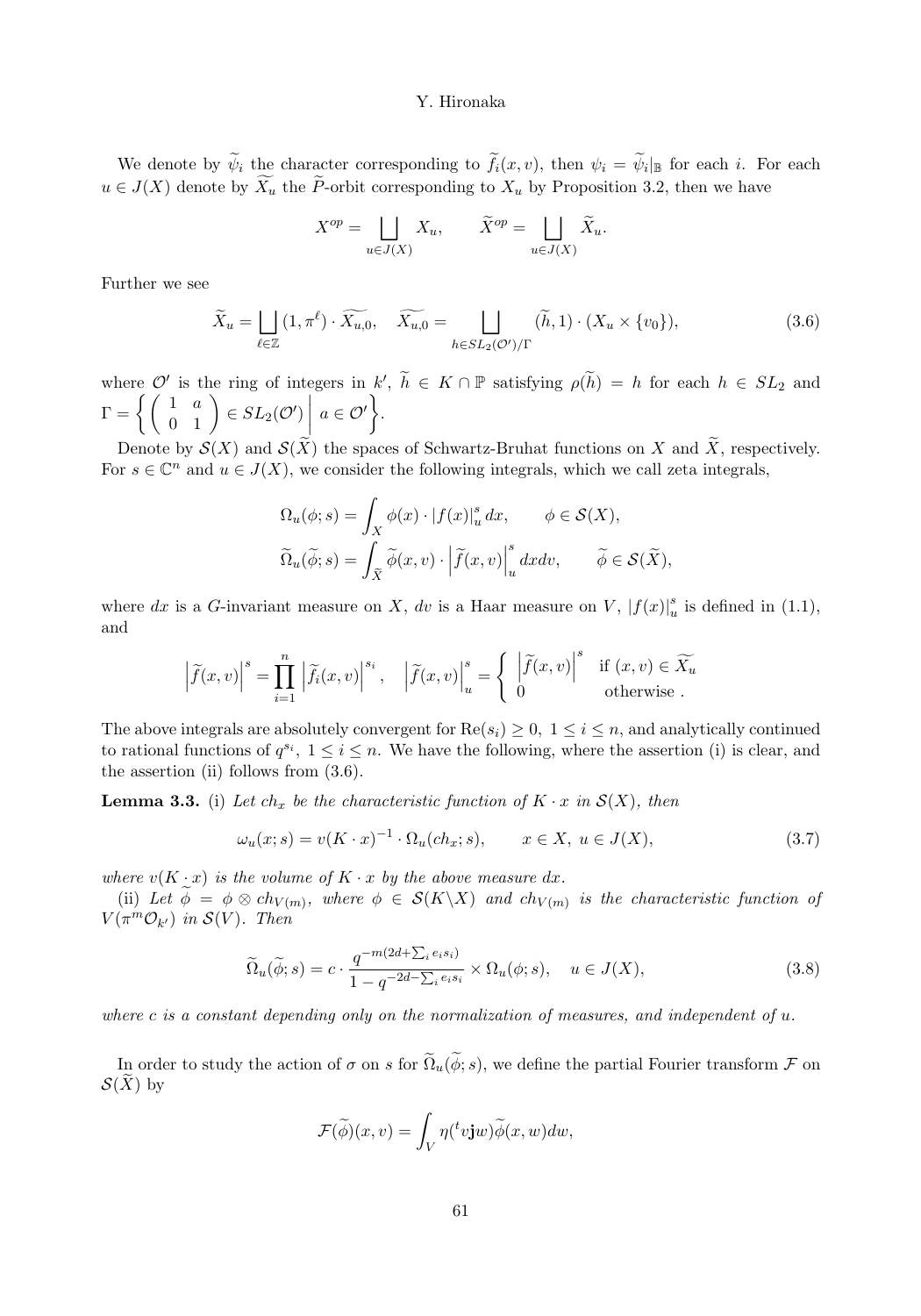where  $\eta$  is an additive character on k' of conductor  $\ell$ , and consider the following distribution on  $\mathcal{S}(\widetilde{X})$ 

$$
T_{u,s}(\widetilde{\phi}) = \widetilde{\Omega}_u(\widetilde{\phi}; s), \quad T_{u,s}^*(\widetilde{\phi}) = T_{u,s}(\mathcal{F}(\widetilde{\phi})).
$$

We examine the relative invariancy of these distribution concerning the action of  $\widetilde{P}$  on  $\mathcal{S}(\widetilde{X})$ , where  $\tilde{p}\phi(x, v) = \phi(\tilde{p}^{-1} \cdot (x, v)), \ \tilde{p} \in \tilde{P}$ . We note the action of  $\sigma$  on characters in the following (cf. [H6]-Lemma 2.1).

**Lemma 3.4.** (i) For a character  $\xi \in \mathfrak{X}(\widetilde{\mathbb{P}})$ ,

$$
\sigma(\xi)(p,t) = \xi(p, \frac{\det \rho(p)}{t}), \qquad (p,t) \in \widetilde{P}.
$$

(ii)  $\left| \widetilde{\psi}(p,t) \right|$  $^{\varepsilon_{\sigma}} = |N_{k'/k}(t^2 \det \rho(p)^{-1})|, \quad (p, t) \in \widetilde{P}.$ 

**Proposition 3.5.** The distributions  $T_{u,s}^*$  and  $T_{u,s^*}$  with  $s^* = \sigma(s) + \varepsilon_\sigma$  have the same relative invariancy with respect to the action of  $\overline{P}$ .

Proof. First we obtain

$$
T_{u,s}({}^{(p,t)}\widetilde{\phi}) = \int_{X\times V} \widetilde{\phi}(p^{-1}\cdot x, \rho(p)^{-1}vt) \left| \widetilde{f}(x,v) \right|^s dxdv
$$
  
\n
$$
= |N_{k'/k}(t^{-2}\det\rho(p))| \int_{X\times V} \widetilde{\phi}(x,v) \left| \widetilde{f}(p\cdot x, \rho(p)vt^{-1}) \right|^s dxdv
$$
  
\n
$$
= |\widetilde{\psi}(p,t)|^{s-\varepsilon\sigma} T_{u,s}(\widetilde{\phi}),
$$

where we use Lemma 3.4(ii) and G-invariancy of dx. Next, since  $\mathbf{j}\rho(p) = \det \rho(p)^t \rho(p)^{-1} \mathbf{j}$ , we have

$$
\mathcal{F}({}^{(p,t)}\widetilde{\phi})(x,v) = \int_{V} \eta({}^{t}v \mathbf{j}w) \widetilde{\phi}(p^{-1} \cdot x, \rho(p)^{-1}wt) dw
$$
  
\n
$$
= \left| \widetilde{\psi}(p,t) \right|^{-\varepsilon_{\sigma}} \int_{V} \eta({}^{t}(\rho(p)^{-1}v \frac{\det \rho(p)}{t}) \mathbf{j}w) \widetilde{\phi}(p^{-1} \cdot x, w) dw
$$
  
\n
$$
= \left| \widetilde{\psi}(p,t) \right|^{-\varepsilon_{\sigma}} \left( \frac{(p, \frac{\det \rho(p)}{t})}{\varepsilon_{\sigma}} \mathcal{F}(\widetilde{\phi}) \right) (x, v).
$$

By the above calculation together with Lemma 3.4 (i), we obtain

$$
T_{u,s}^*(\n{\mathcal{D}},\widetilde{\phi}) = \left| \widetilde{\psi}(p,t) \right|^{-\varepsilon_{\sigma} + \sigma(s-\varepsilon_{\sigma})} T_{u,s}^*(\widetilde{\phi}) = \left| \widetilde{\psi}(p,t) \right|^{\sigma(s)} T_{u,s}^*(\widetilde{\phi}).
$$

Because of the uniqueness of the relatively invariant distribution on homogeneous space(cf. [Ig]- Proposition 7.2.1), we have the following identity

$$
T_{u,s}^*(\widetilde{\phi}) = \sum_{\nu \in J(X)} \gamma_{u,\nu}^{\eta}(s) T_{\nu,s^*}(\widetilde{\phi}), \quad \widetilde{\phi} \in \mathcal{S}(\widetilde{X}^{op}), \tag{3.9}
$$

where  $\gamma_{u,\nu}^{\eta}(s)$  is a constant independent of  $\widetilde{\phi}$ . Since  $T_{u,s}(\widetilde{\phi})$  and  $T_{u,\nu}^{*}(\widetilde{\phi})$  are continued to rational functions of  $q^{s_1}, \ldots, q^{s_n}$  and  $[\mathfrak{X}(\widetilde{\mathbb{P}}) \cap (\mathfrak{X}_0(\widetilde{\mathbb{P}}) \otimes_{\mathbb{Z}} \mathbb{Q}) : \mathfrak{X}_0(\widetilde{\mathbb{P}})] = e$ , the above  $\gamma_{u,\nu}^{\eta}(s)$  are rational functions of  $q^{s_1/e}, \ldots, q^{s_n/e}$ .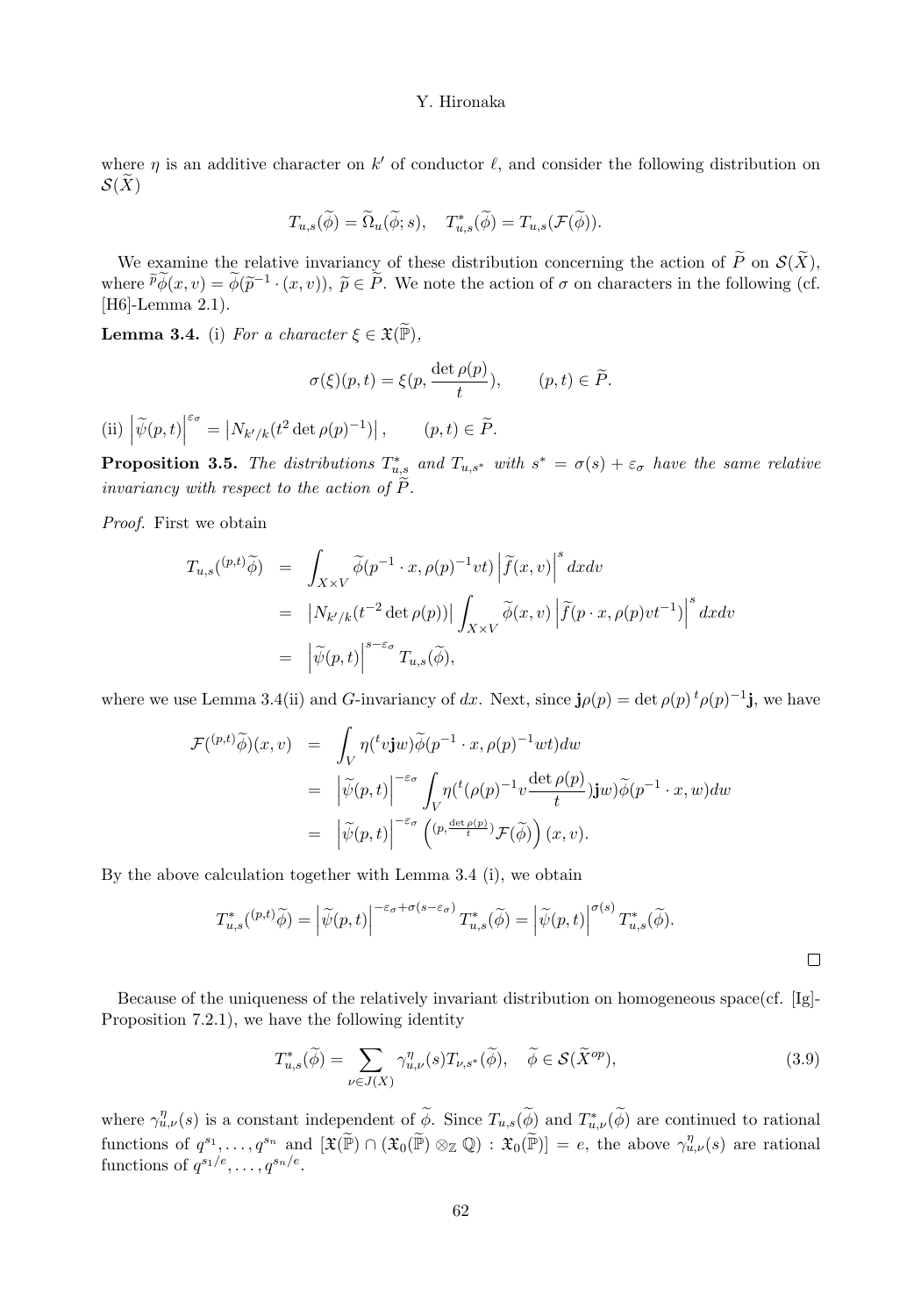On the other hand, under our assumption, essentially by  $(A1)$  and  $(A3)$ , it is known that there is no nonzero distribution for generic s whose support is contained in  $\ddot{X}\backslash\ddot{X}^{op}$  and relative invariancy for  $\widetilde{P}$  is  $\left|\widetilde{\psi}\right|$ s, where 'generic' means the same as in Lemma 2.4 (cf. [H6]-(F5), [Sf3]-Lemma 2.3, Corollary 2.4). Hence the identity (3.9) holds for any  $\widetilde{\phi} \in \mathcal{S}(\widetilde{X})$ . Finally, if  $\widetilde{\phi} \in \mathcal{S}(\widetilde{X})$  is zero outside of  $P \cdot X_u \times V$ , then so does  $\mathcal{F}(\phi)$ , hence we see

$$
\gamma_{u,\nu}^\eta(s)=0\quad \text{ unless } P\cdot X_u=P\cdot X_\nu,\;\; \text{i.e.,}\, \nu\in J_u.
$$

Thus we obtain the following theorem.

**Theorem 3.6.** There exist rational functions  $\gamma_{uv}^{\eta}(s)$  of  $q^{\frac{s_1}{e}}, \ldots, q^{\frac{s_n}{e}}$ , which satisfy the following functional equation :

$$
\widetilde{\Omega}_u(\mathcal{F}(\widetilde{\phi});s) = \sum_{\nu \in J_u} \gamma_{u\nu}^{\eta}(s) \cdot \widetilde{\Omega}_{\nu}(\widetilde{\phi}; \sigma(s) + \varepsilon_{\sigma}), \qquad \widetilde{\phi} \in \mathcal{S}(\widetilde{X}).
$$

We note here that  $\gamma_{uv}^{\eta}(s)$  depends on the choice of the character  $\eta$  and the normalization of dv on V, since  $\mathcal{F}(\phi)$  does. Let normalize dv on V to be self dual with respect to the inner product  $(v, w) \longmapsto \eta({}^t v \mathbf{j} w)$ , so  $vol(\mathbb{V}(\mathcal{O})) = q^{\ell d}$ .

Corollary 3.7. For any  $\phi \in \mathcal{S}(K \backslash X)$ , we have

$$
\Omega_u(\phi;s) = \frac{1 - q^{-2d - \sum_i e_i s_i}}{1 - q^{-2d - \sum_i e_i(\sigma(s_i + \varepsilon_i))}} \times \sum_{\nu \in J_u} \gamma_{u\nu}(s) \cdot \Omega_{\nu}(\phi; \sigma(s) + \varepsilon_{\sigma}),
$$

where  $\varepsilon_i$  is the *i*-th component of  $\varepsilon_{\sigma}$  and

$$
\gamma_{u\nu}(s) = q^{\ell(d+\sum_i e_i s_i)} \cdot \gamma_{u\nu}^{\eta}(s),
$$

which is independent of the choice of the character  $\eta$  on  $k'$ .

Now Theorem 3.1 follows from Corollary 3.7 and Lemma 3.3.

**3.2.** In this subsection we look at  $V = R_{k'/k}(M_{21})$  together with the action of  $\rho(\mathbb{P}_x) \times R_{k'/k}(GL_1)$ for  $x \in X^{op}$ . First observation is the following ([H6]-Lemma 3.1).

**Lemma 3.8.** For each  $x \in X^{op}$ ,  $(\rho(\mathbb{P}_x) \times R_{k'/k}(GL_1), \mathbb{V})$  is a prehomogeneous vector space defined over k. Further, for  $v \in V$ ,  $\rho(P_x)v k^{\prime \times}$  is open in V if and only if  $P \cdot (x, v)$  is open in X.

For each  $u \in J(X)$ , fix an element  $x_u \in X_u$  and denote by  $\mathbb{P}_u$  the stabilizer of  $x_u$  in  $\mathbb{P}$ . Then we obtain ([H6]-Lemma 3.2)

**Lemma 3.9.** (i) For any  $u, v \in J(X)$ , prehomogeneous vector spaces  $(\mathbb{P}_{\nu} \times R_{k'/k}(GL_1), \mathbb{V})$  and  $(\mathbb{P}_u \times R_{k'/k}(GL_1), \mathbb{V})$  are isomorphic. If  $\nu \in J_u$ , they are isomorphic over k.

(ii) The set of k-rational points of the open orbit in  $(\rho(\mathbb{P}_u) \times R_{k'/k}(GL_1), \mathbb{V})$  decomposes as

$$
\left(\rho(\mathbb{P}_u)v_0 R_{k'/k}(GL_1)\right)(k) = \bigsqcup_{\nu \in J_u} \rho(P_u p_\nu) v_0 {k'}^\times,
$$
\n(3.10)

where  $p_{\nu} \in P$  satisfying  $p_{\nu}^{-1} \cdot x_u \in X_{\nu}$ .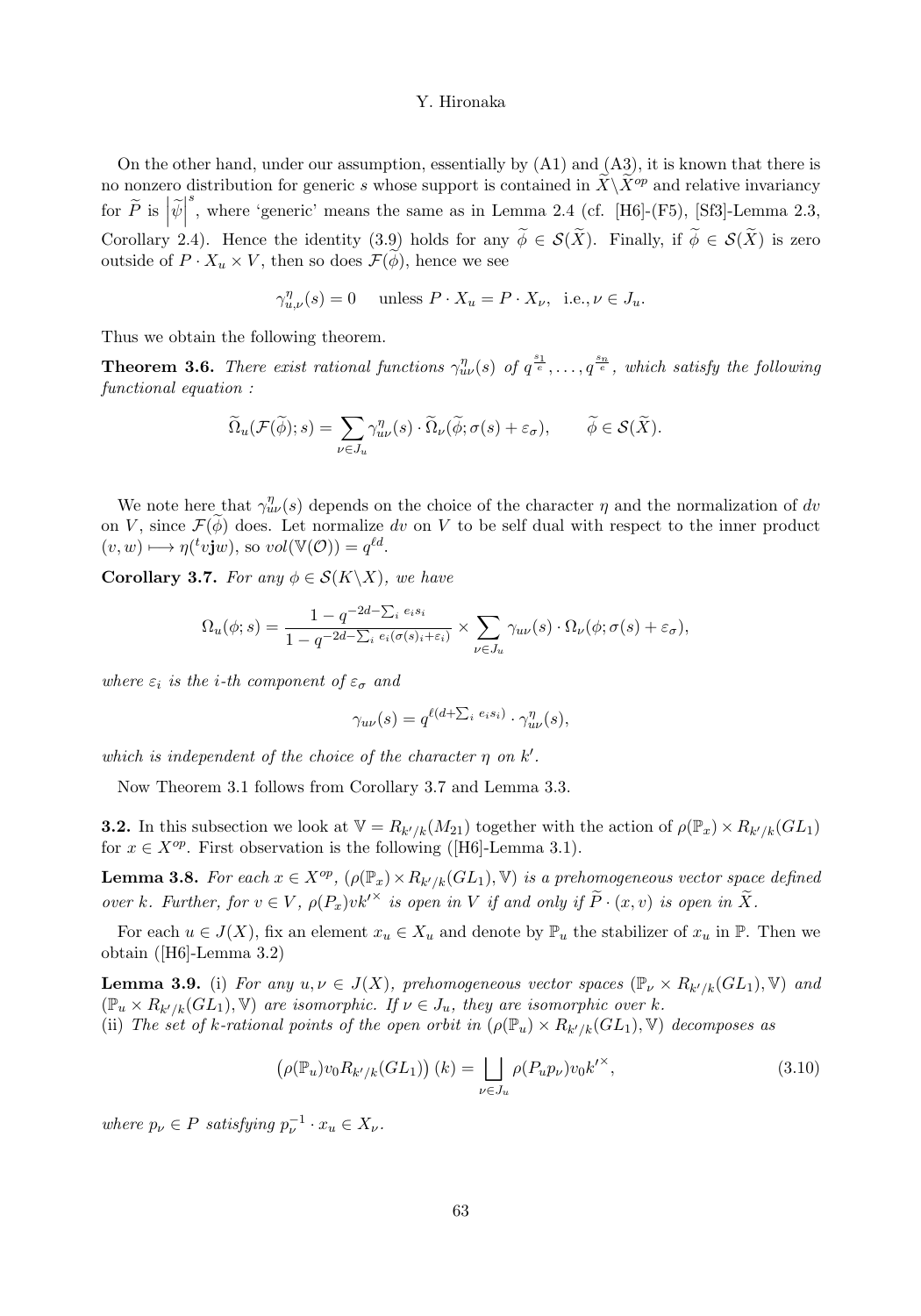For 
$$
\phi = \phi_1 \otimes \phi_2
$$
 with  $\phi_1 \in \mathcal{S}(X)$  and  $\phi_2 \in \mathcal{S}(V)$ , we have

$$
\mathcal{F}(\phi)=\phi_1\otimes \mathcal{F}_V(\phi_2),
$$

where

$$
\mathcal{F}_V(\phi_2)(v) = \int_V \eta({}^t v \mathbf{j}w) \phi_2(w) dw.
$$

Taking these  $\widetilde{\phi}$  in Theorem 3.6 and pulling out the V-part, we obtain the following theorem (cf. [H6]-Theorem 3.3) which shows that the functional equations of spherical functions  $\omega_u(x; s)$  are reduced to those for "small" prehomogeneous vector spaces, and oppositely gamma factors can be calculated from those of these prehomogeneous vector spaces.

**Theorem 3.10.** The prehomogeneous vector space  $(\mathbb{P}_u \times GL_1, \mathbb{V})$  has the following functional equation:

$$
\int_{V} \mathcal{F}_{V}(\phi)(v) \left| \tilde{f}(x_{u}, v) \right|_{u}^{s} dv\n= \sum_{\nu \in J_{u}} \gamma_{u\nu}^{\eta}(s) \int_{V} \phi(v) \left| \tilde{f}(x_{u}, v) \right|_{\nu}^{\sigma(s) + \varepsilon_{\sigma}} dv, \qquad \phi \in \mathcal{S}(V),
$$

where the gamma factors  $\gamma_{uv}^{\eta}(s)$  are the same as those for  $\tilde{\Omega}_u(\tilde{\phi};s^*)$  in Theorem 3.6.

Because of the existence of the functional equations of the above type, we see the following (cf. [H6]-Theorem 3.6).

**Theorem 3.11.** For the prehomogeneous vector space  $(\rho(\mathbb{P}_u) \times R_{k'/k}(GL_1), \mathbb{V})$ , the identity component of  $\rho(\mathbb{P}_u) \times R_{k'/k}(GL_1)$  is isomorphic to  $R_{k'/k}(GL_1 \times GL_1)$  over the algebraic closure  $k$  of k.

**3.3.** If the condition (A4) is also satisfied by  $(\mathbb{B}, \mathbb{X})$ , we should consider  $\tilde{\omega}_u(X; s)$ . In this subsection, we assume (A1),(A2), (A3) and (A4) for  $(\mathbb{B}, \mathbb{X})$ . We assume (A5) for a simple root  $\alpha$  whose associated reflection  $\sigma$ , and keep the notations before. Then we have Theorem 3.12 instead of Theorem 3.6, and based on it, we obtain Theorem 3.13 and Theorem 3.14, these are the original formulation in [H6]. We do not need to modify Theorem 3.11.

**Theorem 3.12.** There exist rational functions  $\tilde{\gamma}_{uv}^{\eta}(s)$  of  $q^{\frac{s_1}{e}}, \ldots, q^{\frac{s_n}{e}}$ , which satisfy the following functional equation :

$$
\widetilde{\Omega'}_u(\mathcal{F}(\widetilde{\phi});s) = \sum_{\nu \in J_u} \widetilde{\gamma}^{\eta}_{uv}(s) \cdot \widetilde{\Omega'}_\nu(\widetilde{\phi}; \sigma(s)), \qquad \widetilde{\phi} \in \mathcal{S}(\widetilde{X}),
$$

where

$$
\widetilde{\Omega'}_u(\widetilde{\phi};s) = \int_{\widetilde{X}} \widetilde{\phi}(x,v) \cdot \left| \widetilde{f}(x,v) \right|_u^{s+\varepsilon_0} dx dv.
$$

Theorem 3.13. Then exists a functional equation

$$
\widetilde{\omega}_u(x;s) = \frac{1 - q^{-2d - \sum_i e_i(s_i + \varepsilon_i)}}{1 - q^{-2d - \sum_i e_i(\sigma(s_i + \varepsilon_i))}} \times \sum_{\nu \in J_u} \widetilde{\gamma}_{u\nu}(s) \cdot \widetilde{\omega}_{\nu}(x;\sigma(s)),
$$

where  $\varepsilon_i$  is the *i*-th component of  $\varepsilon_0$ ,  $\widetilde{\gamma}_{uv}(s)$ 's are rational functions of  $q^{\frac{s_i}{e}}$ , and  $e_i$  is defined in  $(3.5).$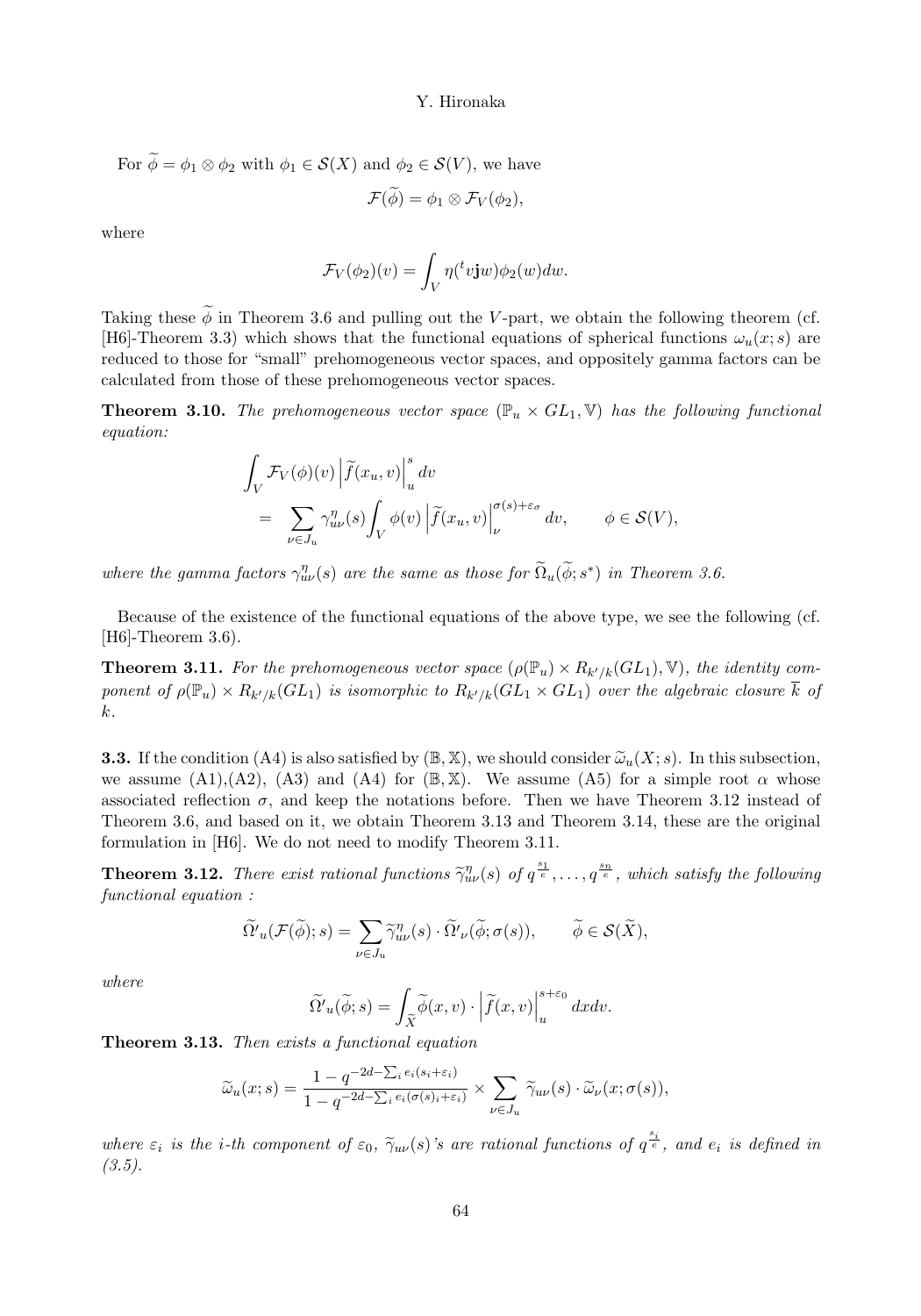**Theorem 3.14.** The prehomogeneous vector space  $(\mathbb{P}_u \times GL_1, \mathbb{V})$  has the following functional equation:

$$
\begin{aligned} & \int_V \mathcal{F}_V(\phi)(v) \left| \tilde{f}(x_u, v) \right|_u^{s+\varepsilon_0} dv \\ & = \sum_{\nu \in J_u} \tilde{\gamma}_{u\nu}^{\eta}(s) \int_V \phi(v) \left| \tilde{f}(x_u, v) \right|_{\nu}^{\sigma(s)+\varepsilon_0} dv, \qquad \phi \in \mathcal{S}(V), \end{aligned}
$$

where the gamma factors  $\widetilde{\gamma}_{uv}^{\eta}(s)$  are the same as those for  $\widetilde{\Omega}'_u(\widetilde{\phi};s)$  in Theorem 3.12.

**Remark 3.15.** We recall Remark 1.4. Assume  $\mathcal{U}$  is a subset containing  $J_u$  and canonically identified with a subgroup of  $k^{\times n}_{\sim} / \prod_i \psi_i(B)$ , and denote by  $\hat{\mathcal{U}}$  the character group of  $\mathcal{U}$ . We may define similarly  $\Omega(\phi; \chi; s)$  and  $\widetilde{\Omega}(\widetilde{\phi}; \chi; s)$  for  $\chi \in \widehat{\mathcal{U}}$ . Then, instead of Theorem 3.1, we have

$$
\omega(x; \chi; s) = \frac{1 - q^{-2d - \sum_i e_i(s_i)}}{1 - q^{-2d - \sum_i e_i(\sigma(s_i) + \varepsilon_i)}} \times \sum_{\xi \in \widehat{\mathcal{U}}} A_{\chi\xi}(s) \omega(x; \xi; \sigma(s) + \varepsilon_{\sigma}), \tag{3.11}
$$

where

$$
A_{\chi\xi}(s) = \frac{1}{\sharp(\mathcal{U})} \sum_{u,\nu \in \mathcal{U}} \chi(u)\overline{\xi}(\nu)\gamma_{u\nu}(s), \quad \gamma_{u\nu}(s) = 0 \text{ unless } \nu \in J_u,
$$
  

$$
\gamma_{u\nu}(s) = \frac{1}{\sharp(\mathcal{U})^2} \sum_{\chi,\xi \in \widehat{\mathcal{U}}} \overline{\chi}(u)\xi(\nu)A_{\chi\xi}(s).
$$

We have a similar formula for  $\tilde{\omega}(x; \chi; s)$ .

## §4

We prepare some notations. For a matrix  $x \in M_n$ , we denote by  $d_i(x)$  is the determinant of upper left i by i block of x, by  $x_{ij}$  the  $(i, j)$ -component of x, and  $x_i = x_{ii}$ . We set  $J_n =$ 0 1  $\setminus$ 

 $\mathbf{I}$  $\begin{array}{ccc} & . \ \cdot & \ \cdot & \ \cdot & \ \cdot & \ \cdot & \ \cdot & \ \end{array}$  $\in GL_n$ , i.e., the matrix whose anti-diagonal components are 1 and 0 elsewhere.

Set  $\Lambda_n = \{ \lambda \in \mathbb{Z}^n \mid \lambda_1 \geq \cdots \geq \lambda_n \}$  and  $\Lambda_n^+ = \{ \lambda \in \Lambda_n \mid \lambda_n \geq 0 \}.$ 

In the following, we may take  $K = \mathbb{G}(\mathcal{O})$ , where  $\mathcal O$  is the ring of integers in k, each X is a symmetric space except the one in §4.5, which is a spherical homogeneous space, and  $(\mathbb{B}, \mathbb{X})$ satisfies (A1) and (A2). In each case, the open orbit  $\mathbb{X}^{op}$  is given as the non-vanishing set of basic relative invariants, and one can consider spherical functions with character, since  $J(X)$  has a canonical group structure (cf. Remark 1.4).

4.1. The space of symmetric forms.  $\mathbb{G} = GL_n, \mathbb{X} = \left\{ x \in \mathbb{G} \mid {}^t x = x \right\}, g \cdot x = gx^t g.$ B is the Borel group consisting of lower triangular matrices in G.  $f_i(x) = d_i(x), \ \psi_i(p) = (p_1 \cdots p_i)^2, 1 \leq i \leq n, \ W = W_0 \cong S_n.$  $J(X) \cong (k^{\times}/k^{\times 2})^n \cong (\mathbb{Z}/4\mathbb{Z})^n$  if  $2 \notin (\pi)$ .  $(\mathbb{B}, \mathbb{X})$  satisfies  $(A1)$ – $(A4)$ .

We may take representatives of  $K\setminus X$  in  $\mathcal{R}^+$ , since  $Diag(a_1, \ldots, a_n) \in X$  with  $v_\pi(a_1) \leq \cdots \leq$  $v_{\pi}(a_n)$  is contained in  $\mathcal{R}^+$ .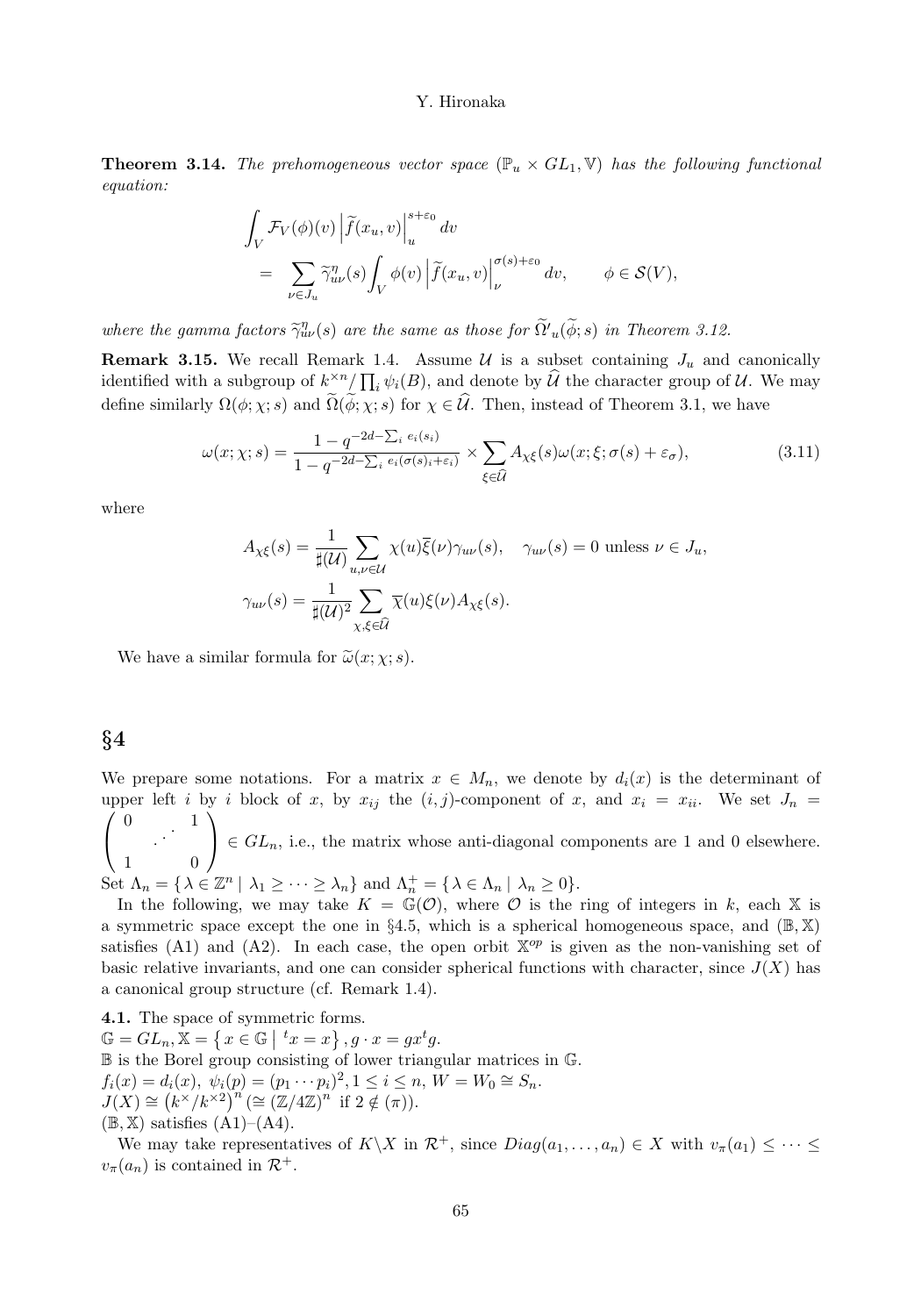The condition (A5) is satisfied for each simple root, indeed for the transposition ( $\alpha \alpha + 1$ ),  $1 \leq$  $\alpha \leq n-1$ , we have

$$
\mathbb{P} = \mathbb{P}_{\alpha} = \{ (p) \in \mathbb{G} \mid p_{ij} = 0 \text{ unless } i \geq j \text{ or } (i, j) = (\alpha, \alpha + 1) \},\
$$
  

$$
\rho : \mathbb{P} \longrightarrow GL_2, p \longmapsto \begin{pmatrix} p_{\alpha+1,\alpha+1} & -p_{\alpha+1,\alpha} \\ -p_{\alpha,\alpha+1} & p_{\alpha,\alpha} \end{pmatrix}.
$$

The small prehomogeneous vector spaces are of type  $(O(T) \times GL_1, V)$  for some symmetric matrix T of size 2.

Functional equations with respect to the Weyl group have been known by a different method based on the explicit expressions of spherical functions of size 2 ([H1]-III), and one can apply Theorem 2.5 formally, but good expressions of spherical functions are not known for general  $n \geq 3$ , only partial results are known([H1]).

4.2. The space of alternating forms.

 $\mathbb{G} = GL_{2n}, \mathbb{X} = \{x \in \mathbb{G} \mid {}^t x = -x\}, g \cdot x = gx^t g.$ 

 $\mathbb{B} =$  the Borel group consisting of lower triangular matrices in  $\mathbb{G}$ .

 $f_i(x) = \text{pf}_i(x), \ \psi_i(p) = p_1 \cdots p_{2i}, \ 1 \leq i \leq n, \text{ where } \text{pf}_i(x) \text{ is the phaffian of the upper left } 2i \text{ by } 2i$ block of x.

 $W = S_{2n} \supset W_0 \cong S_n$ , in fact for each  $\sigma \in S_n$ , we associate  $w_{\sigma} \in W$  such that  $w_{\sigma}(2i-1) =$  $2\sigma(i) - 1$ ,  $w_{\sigma}(2i) = 2\sigma(i)$ ,  $1 \leq i \leq n$ .

 $X^{op}$  is a single B-orbit. As a set of complete representatives of  $K\backslash X$ , we may take

$$
\left\{\pi^{\lambda}\middle|\lambda\in\Lambda_n\right\},\quad \pi^{\lambda}=\left(\begin{array}{cc}0&\pi^{\lambda_1}\\-\pi^{\lambda_1}&0\end{array}\right)\perp\cdots\perp\left(\begin{array}{cc}0&\pi^{\lambda_n}\\-\pi^{\lambda_n}&0\end{array}\right)\in X,
$$

and  $J_{2n} \cdot \pi^{\lambda} \in \mathcal{R}^+$ .

The explicit formula of  $\omega(x; s)$  was calculated by another method ([HS1]), and it can be reproduced also by Theorem 2.5. We introduce a new variable  $z$  related to s by

$$
s_i = -z_i + z_{i+1} - 2 \ (1 \le i \le n-1), \quad s_n = -z_n + n - 1
$$

and write  $\omega(x; z) = \omega(x; s)$ . For each  $\lambda \in \Lambda_n$ 

$$
\omega(\pi^{\lambda}; s) = c_{\lambda} \cdot \prod_{1 \leq i < j \leq n} \frac{1 - q^{z_i - z_j - 1}}{1 - q^{z_i - z_j + 1}} \cdot P_{\lambda}(q^{z_1}, \cdots, q^{z_n}; q^{-2}),
$$

where  $c_{\lambda}$  is an explicitly given constant in  $\mathbb{Q}(q^{-1})$  and  $P_{\lambda}$  is a Hall-Littlewood symmetric polynomial (a symmetric Laurent polynomial of  $q^{z_1}, \ldots, q^{z_n}$ ). The Hall-Littllewood polynomial  $P_\lambda(x;t)$  is defined as follows (cf. [Ma2])

$$
P_{\lambda}(x;t) = P_{\lambda}(x_1, ..., x_n; t) = \frac{(1-t)^n}{w_{\lambda}(t)} \cdot \sum_{\sigma \in S_n} x_{\sigma(1)}^{\lambda_1} \cdots x_{\sigma(n)}^{\lambda_n} \prod_{i < j} \frac{x_{\sigma(i)} - tx_{\sigma(j)}}{x_{\sigma(i)} - x_{\sigma(j)}},
$$
  

$$
w_{\lambda}(t) = \prod_{j=1}^r \prod_{i=1}^{n_i} (1-t^i), \quad \text{for } \lambda = (\ell_1^{n_1} \cdots \ell_u^{n_r}), \ \ell_1 > \cdots > \ell_r, \ n_1 + \cdots + n_r = n,
$$

where the set  $\{P_\lambda(x;t) \mid \lambda \in \Lambda_n^+\}$  forms a  $\mathbb{Z}[t]$ -basis for  $\mathbb{Z}[t][x_1,\dots,x_n]^{S_n}$ , and the set  $\{P_\lambda(x;t) \mid \lambda \in \Lambda_n\}$  forms a  $\mathbb{Z}[t]$ -basis for  $\mathbb{Z}[t][x_1^{\pm 1}, \cdots, x_n^{\pm 1}]^{S_n}$ .

Setting

$$
\Psi(x; z) = \omega(x; z) / \omega(\pi^0; z), \qquad \mathbf{0} = (0, \dots, 0) \in \Lambda_n,
$$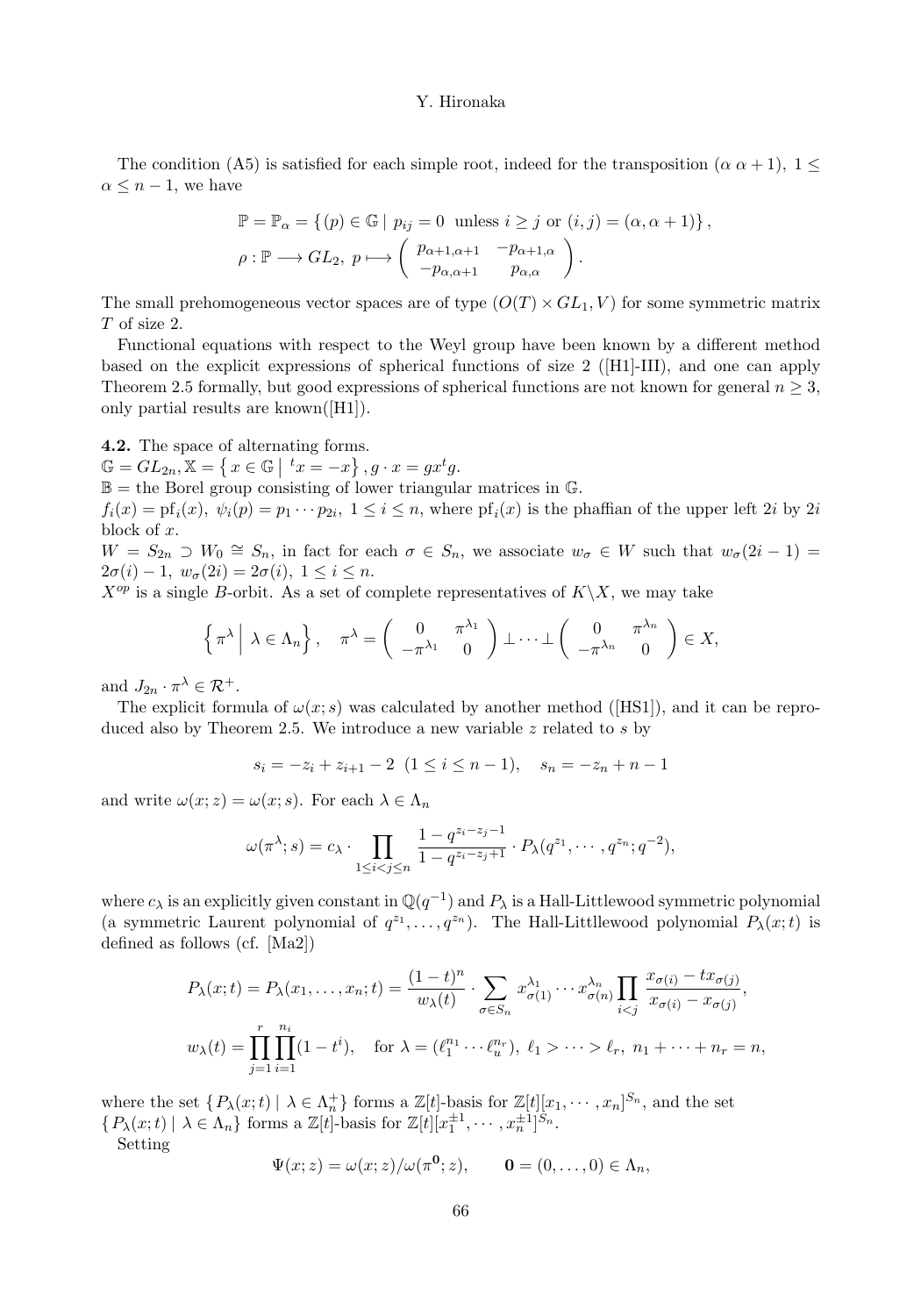we have the spherical transform which is a surjective  $\mathcal{H}(G, K)$ -module homomorphism

$$
\mathcal{S}(K\backslash X)\longrightarrow \mathbb{C}[q^{\pm z_1},\ldots,q^{\pm z_n}]^{S_n},\ \phi\longmapsto \int_X\phi(x)\Psi(x;z)dx
$$

where dx is G-invariant measure on X and  $\mathcal{H}(G, K)$  acts on the right hand side via  $\lambda_z(\phi) = \lambda_s(\phi)$ , a specialization of Satake transform  $\mathcal{H}(G,K) \cong \mathbb{C}[q^{\pm t_1}, \ldots, q^{\pm t_{2n}}]^{S_{2n}}$ .

Each spherical function on X is associated to some  $z \in \mathbb{C}^n/S_n$  through  $\lambda_z$ , and it is a constant multiple of  $\Psi(x; z)$ .

#### 4.3. The space of hermitian forms.

For a quadratic extension  $k'/k$  with involution  $*$ , we consider spherical functions on the space of hermitian forms  $X = \{x \in GL_n(k') \mid x^* = x\}$  with canonical action of  $G = GL_n(k')$ , where  $(i, j)$ component of  $g^*$  for  $g = (g_{ij}) \in G$  is  $g_{ji}^*$ . We have to realize these objects as the sets of k-rational points: taking  $u \in k'$  such  $k' = k(u)$  and  $u^2 \in k$ , we identify  $k'$  with the image of the inclusion

$$
k' \longrightarrow M_2(k), \ a + bu \longmapsto \left(\begin{array}{cc} a & bu^2 \\ b & a \end{array}\right)
$$

and realize  $\mathbb{G} = R_{k'/k}(GL_n)$  and the space X of hermitian forms in the following.

$$
\mathbb{G} = \left\{ (g_{ij}) \in GL_{2n}(\overline{k}) \middle| g_{ij} = \begin{pmatrix} a_{ij} & b_{ij}u^2 \\ b_{ij} & a_{ij} \end{pmatrix} \in M_2(\overline{k}) \quad (1 \le i, j \le n) \right\},
$$
  
\n
$$
\mathbb{X} = \left\{ (x_{ij}) \in \mathbb{G} \middle| x_{ij} = \begin{pmatrix} 1 & 0 \\ 0 & -1 \end{pmatrix} x_{ji} \begin{pmatrix} 1 & 0 \\ 0 & -1 \end{pmatrix} \quad (1 \le i, j \le n) \right\},
$$
  
\n
$$
\mathbb{B} = \left\{ g = (g_{ij}) \in \mathbb{G} \middle| g_{ij} = 0 \text{ unless } n \ge i \ge j \ge 1 \right\}.
$$

Then  $G = \mathbb{G}(k) = GL_n(k'), X = \mathbb{X}(k) = \{x \in G \mid x^* = x\}, g \cdot x = gxg^*.$  $B = \mathbb{B}(k)$  is the Borel subgroup of G consisting of lower triangular matrices.  $f_i(x) = d_i(x) \in k$  for  $x \in X$ , and  $\psi_i(p) = N_{k'/k}(p_1 \cdots p_i)$  for  $p \in B, 1 \le i \le n$ .  $W = W_0 \cong S_n$ .  $J(X) \cong (k^\times/N_{k'/k}(k'^\times))^{n} \cong (\mathbb{Z}/2\mathbb{Z})^n$ .  $(\mathbb{B}, \mathbb{X})$  satisfies  $(A1) - (A4)$ .

Functional equations with respect to the Weyl group have been known by a different method based on the explicit expressions of spherical functions of size 2 ([H1]-III), and one applies Theorem 2.5 formally.

Theorem 2.5 (of its original formulation) was used to obtain the explicit formula for the case unramified hermitian forms ( $[H3]-\$2$ ). We consider the spherical function of type  $(1.5)$ 

$$
\omega(x; z) = \omega(x; s) = \int_K |f(k \cdot x)|^{s+\varepsilon} dk,
$$

where  $\varepsilon = (-1, \ldots, -1, -\frac{n-1}{2}) + (\frac{\pi\sqrt{-1}}{\log q}, \ldots, \frac{\pi\sqrt{-1}}{\log q}) \in \mathbb{C}^n$ , and z is the new variable related to s by  $s_i = -z_i + z_{i+1}$   $(1 \leq i \leq n-1), s_n = -z_n$ .

Though we are shifting the variable s here,  $\omega(x; z)$  is the same as before. We have the functional equations

$$
\omega(x;z) = \prod_{\substack{1 \le i < j \le n \\ \sigma(i) > \sigma(j)}} \frac{q^{z_{\sigma(i)}} - q^{z_{\sigma(j)}}^{-1}}{q^{z_{\sigma(j)}} - q^{z_{\sigma(i)} - 1}} \times \omega(x;\sigma(z)), \quad \sigma \in S_n. \tag{4.1}
$$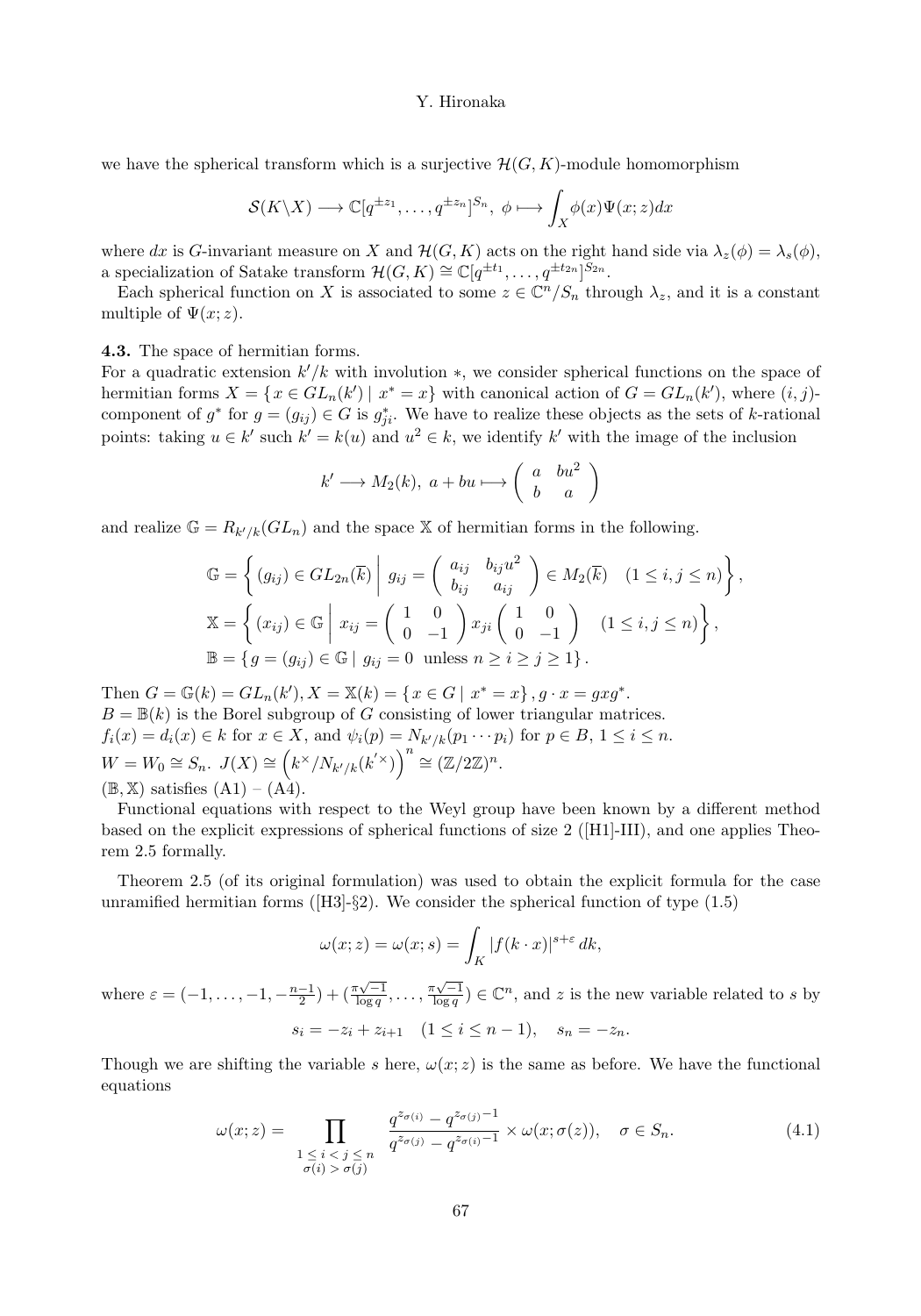A set of complete representatives of  $K\setminus X$  can be taken as

$$
\left\{ \pi^{\lambda} = Diag(\pi^{\lambda_1}, \dots, \pi^{\lambda_n}) \middle| \lambda \in \Lambda_n \right\}
$$

and  $J_n \cdot \pi^{\lambda} \in \mathcal{R}^+$ . The explicit formula is given as

$$
\omega(\pi^{\lambda}; z) = c_{\lambda} \cdot \prod_{1 \leq i < j \leq n} \frac{1 - q^{z_i - z_j - 1}}{1 + q^{z_i - z_j}} \cdot P_{\lambda}(q^{z_1}, \dots, q^{z_n}; -q^{-1}),
$$

where  $c_{\lambda}$  is an explicitly given constant in  $\mathbb{Q}(q^{-1})$  and  $P_{\lambda}$  is a Hall-Little symmetric polynomial (cf. §4.2). Setting

$$
\Psi(x; z) = \omega(x; z) / \omega(1_n; z),
$$

we have the spherical transform which is an  $\mathcal{H}(G, K)$ -module isomorphism

$$
\mathcal{S}(K\backslash X)\cong \mathbb{C}[q^{\pm z_1},\ldots,q^{\pm z_n}]^{S_n},\phi\longmapsto \int_X\phi(x)\Psi(x;z)dx,
$$

where dx is the G-invariant measure on X and  $\mathcal{H}(G, K)$  acts on the right hand side via Satake transform  $\lambda_z = \lambda_s : \mathcal{H}(G,K) \cong \mathbb{C}[q^{\pm 2z_1}, \ldots, q^{\pm 2z_n}]^{S_n}$ . In particular  $\mathcal{S}(K\setminus X)$  is a free  $\mathcal{H}(G,K)$ module of rank  $2^n$ .

Each spherical function on X is associated to some  $z \in \mathbb{C}^n/S_n$  through  $\lambda_z$ , and the space of spherical functions associated to  $\tilde{\lambda}_z$  has dimension  $2^n$ and a basis  $\Psi(x; z + \epsilon) \mid \epsilon \in \{0, \frac{\pi\sqrt{-1}}{\log q}\}^n \Big\}.$ 

For a simple root associated to the transposition  $(\alpha \alpha+1)$ ,  $1 \leq \alpha \leq n-1$ , there is a representation  $ρ$  satisfying (A5), similarly given to the case of symmetric form, but we have to use  $R_{k'/k}(GL_2)$ in order to define  $\rho$  over k (cf. [H6]-§4.2). The small prehomogeneous vector spaces are of type  $(U(T) \times GL_1, V)$  for some hermitian matrix T of size 2.

Assume that  $k'/k$  is ramified and take a prime element  $\pi'$  of  $k'$  as  ${\pi'}^2 = -\pi$ . Then some representatives of  $K\backslash X$  contain a matrix of type  $\begin{pmatrix} 0 & \pi'^{2m+1} \\ -\pi'^{2m+1} & 0 \end{pmatrix}$  $-\pi'^{2m+1}$  0  $\setminus$ as a direct summand, and they are not in  $\mathcal{R}^+$ , functional equations of spherical functions are much more complicated (cf. [H1]-III), and no good expressions of spherical functions are known for general  $n \geq 3$ .

#### 4.4.

(i) For a nondegenerate symmetric matrix A of size n, we set  $O(A) = \{ g \in GL_n \mid A[g] = A \}$  and  $SO(A) = O(n) \cap SL_n$  where  $A[g] = {}^t g A g$ . Set

$$
\mathbb{G} = SO(H_n), \ H_n = \frac{1}{2} \begin{pmatrix} 1_n \\ 1_n \end{pmatrix}, \ \mathbb{B} = \left\{ \begin{pmatrix} b_1 & b_2 \\ b_3 & b_4 \end{pmatrix} \in \mathbb{G} \middle| \begin{array}{c} b_i \in M_n, \ b_3 = 0, \\ b_1 \text{ is upper triangular} \end{array} \right\}.
$$

In the following we consider the set of k-rational points. Fix a symmetric matrix  $T \in GL_r(k)$ , set

 $\mathfrak{X}_T = \{x \in M_{2n,r} \mid H_n[x] = T\}, \quad X_T = \mathfrak{X}_T / O(T) \ni \overline{x} = xO(T),$ 

and consider them as G-spaces by left multiplication. The stabilizer of

$$
\overline{x_T} \in X_T, \quad x_T = {}^t(T \ 0_{n-r,r} \ 1_r \ 0_{n-r,r}) \in \mathfrak{X}_T
$$

is isomorphic to  $S(O(T) \times O(T \perp H_{n-r}))$ , so the space  $X_T$  is isomorphic to  $SO(2n)/S(O(r) \times O(2n$  $r)$  over the algebraic closure of k.

A set of basic B-relative invariants and associated characters are given as follows

$$
f_{T,i}(\overline{x}) = d_i(T^{-1}[{}^t x_2]) = d_i(x_2 T^{-1}{}^t x_2), \quad \psi_i(p) = (p_1 \cdots p_i)^{-2}, \quad 1 \leq i \leq r,
$$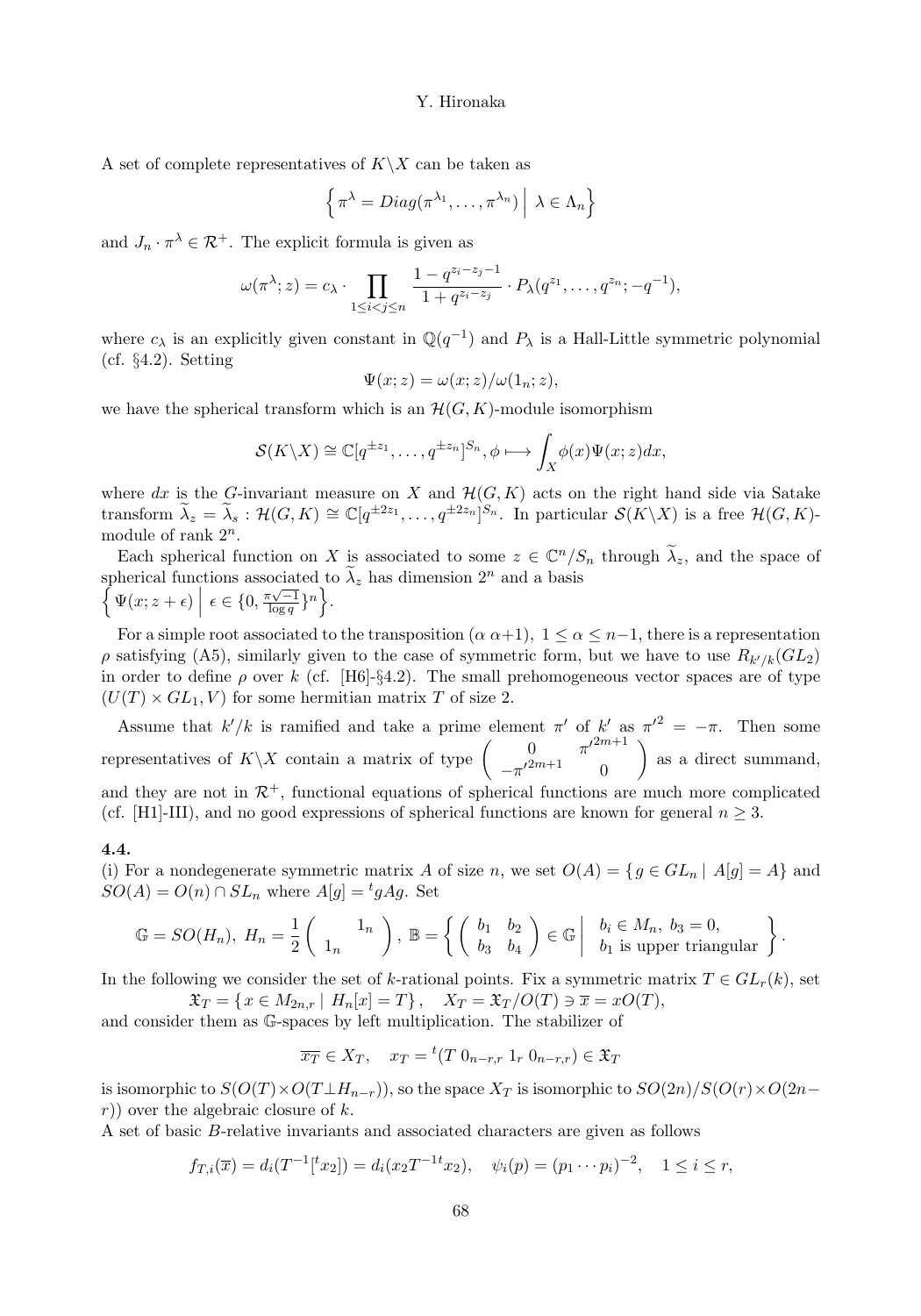where  $x_2$  is the submatrix of  $x \in \mathfrak{X}_T$  consisting of its  $(n+i)$ -th row,  $1 \leq i \leq r$ , in order, and  $p_i$  is the *i*-th diagonal component of  $p \in B$ . So  $rank(\mathfrak{X}_0(B)) = r$ , whereas  $rank(\mathfrak{X}(B)) = n$ .  $W = S_n \ltimes C_2^{n-1} \supset W_0 \cong S_r \ltimes C_2^{r-1}$ , and  $J(X_T) \cong (k \times / k \times 2)^{r-1}$ .

Functional equations with respect to the  $S_r$ -part are reduced to the case of symmetric forms. When  $r = n$ , the condition (A5) is satisfied for each simple root and small prehomogeneous vector spaces are isomorphic to  $(O(t) \times GL_1, V)$  for some symmetric matrix t of size 2, for details see [H6]-§4-3. The spherical functions on this space with respect to the Siegel parabolic subgroup have a close relation to Siegel singular series (cf. [HS4]).

For odd  $2n + 1$ , we may start with

$$
\mathbb{G} = SO(H_n), \quad H_n = \left( \begin{array}{c} 1_n \\ 1 \end{array} \right) \in GL_{2n+1},
$$

and consider the space for symmetric  $T \in GL_r(k)$ 

$$
X_T = \mathfrak{X}_T / O(T), \quad \mathfrak{X}_T = \{ x \in M_{2n+1,r} \mid H_n[x] = T \}.
$$

Relative invariants are given similarly to the even case, and we have  $W = S_n \ltimes C_2^n \supset W_0 \cong S_r \ltimes C_2^r$ .

(ii) For a nondegenerate hermitian matrix A of size n, we set  $U(A) = \{ g \in GL_n \mid A[g] = g \}$ , where  $A[g] = g^*Ag$  and  $g^*$  is the same as in §4.3. In the following we write by the set of k-rational points for simplicity of notations (cf. §4.3). Setting

$$
G = U(H_n), H_n = \begin{pmatrix} 1_n \\ 1_n \end{pmatrix}, B = \left\{ \begin{pmatrix} b_1 & b_2 \\ b_3 & b_4 \end{pmatrix} \in G \middle| \begin{array}{c} b_i \in M_n, \; ; b_3 = 0 \\ b_1 \text{ is upper triangular} \end{array} \right\},
$$

define the G-spaces  $\mathfrak{X}_T$  and  $X_T = \mathfrak{X}_T / U(T)$  similarly to the case (i) for hermitian  $T \in GL_r(k')$ . Then,

$$
F_{T,i}(\overline{x}) = d_i(T^{-1}[x_2^*]), \psi_i(p) = N_{k'/k}(p_1 \cdots p_i)^{-1}, 1 \le i \le r, J(X_T) \cong (k^{\times}/N_{k'/k}(k'^{\times}))^{r-1}.
$$
  

$$
rank(\mathfrak{X}(\mathbb{B})) = n, rank(\mathfrak{X}_0(\mathbb{B})) = r, \text{ and } W = S_n \ltimes C_2^n \supset W_0 = S_r \ltimes C_2^r.
$$

Functional equations with respect to the  $S_r$ -part are reduced to the case of hermitian forms, so we know well if  $k'/k$  is unramified (cf. §4.3).

Let us assume  $r = n$  and  $k'/k$  is unramified, and consider the spherical function on  $X_T$  of type (1.5)

$$
\omega_T(\overline{x};z) = \omega_T(\overline{x};s) = \int_K |f_T(kx)|^{s+\varepsilon} dk,
$$

where  $\varepsilon = (-1,\ldots,-1,-\frac{1}{2}) + (\frac{\pi\sqrt{-1}}{\log q},\ldots,\frac{\pi\sqrt{-1}}{\log q}) \in \mathbb{C}^n$ , and z is the new variable related to s by

$$
s_i = -z_i + z_{i+1} \quad (1 \le i \le n-1), \quad s_n = -z_n.
$$

This  $\omega_T(\bar{x}; z)$  satisfies the same functional equation as in (4.1) with respect to  $S_n$ , independent of the choice of  $T$ . Further we obtain

$$
\omega_T(\overline{x}; z) = |2|_k^{2z_n} \omega_T(\overline{x}; \tau(z)), \quad \tau(z) = (z_1, \dots, z_{n-1}, -z_n), \tag{4.2}
$$

and we have functional equations with respect to whole  $W$  by cocycle relations. The parabolic subgroup attached to  $\tau$  does not have the representation satisfying (A5) and the above functional equation (4.2) does not come from prehomogeneous vector space. Explicit formulas of  $\omega_T(\bar{x})$  for some particular points are obtained by using these functional equations and Theorem 2.6.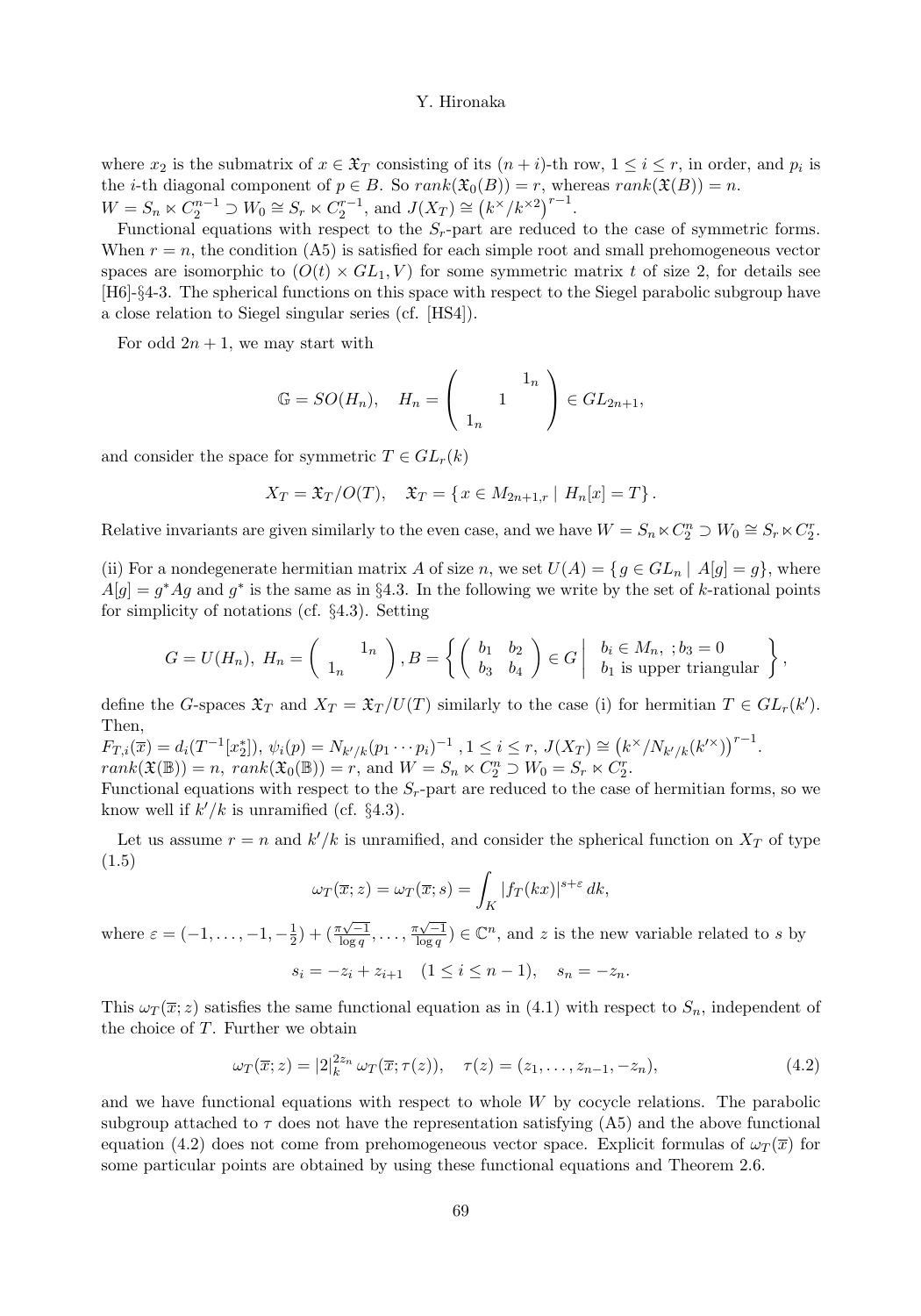Similar to the case (i), spherical functions on this space with respect to the Siegel parabolic subgroup have a close relation to hermitian Siegel series, for details see [H7].

**4.5.**  $Sp_2 \times (Sp_1)^2$ -space  $Sp_2$  (cf. [H5]).

We assume that  $k$  has odd residual characteristic.

Setting

$$
Sp_n = \{ x \in GL_{2n} \mid H_n[x] = H_n \}, \ H_n = \left( \begin{array}{c} 1_n \\ -1_n \end{array} \right), \ A[x] = {^t}xAx,
$$

we embed  $(Sp_1)^2 = (SL_2)^2$  into  $Sp_2$  by

$$
(\left(\begin{array}{cc}a&b\\c&d\end{array}\right),\left(\begin{array}{cc}e&f\\g&h\end{array}\right))\longmapsto \left(\begin{array}{cc|c}a&b&\\c&d&\\&g&h\end{array}\right),
$$

and define the action of  $\mathbb{G} = Sp_2 \times (Sp_1)^2$  on  $\mathbb{X} = Sp_2$ 

$$
\widetilde{g} \cdot x = g_1 x^t g_2, \quad \widetilde{g} = (g_1, g_2) \in \mathbb{G}, \ x \in \mathbb{X}.
$$

Then this space X is not a symmetric space, but a spherical homogeneous space, whereas  $Sp_{2n}/(Sp_n\times Sp_{2n})$  $Sp_n$ )-space  $Sp_{2n}$  is no longer spherical for  $n \geq 2$  (and hence there is no open Borel orbit in it).

We take the Borel subgroup of  $\mathbb{G}$  consisting of matrices of type

$$
b = (\left(\begin{array}{cc|cc} * & * & * \\ 0 & * & * \\ \hline 0 & b_1 & 0 \\ & * & b_2 \end{array}\right), \left(\begin{array}{cc|cc} b_3 & 0 & 0 \\ 0 & b_4 & 0 \\ * & 0 & * & 0 \\ 0 & * & 0 & * \end{array}\right)) \in \mathbb{G},
$$

then a set of basic relative  $\mathbb{B}$ -invariants on X and associated characters of  $\mathbb{B}$  are given as

$$
f_1(x) = x_{31}, \qquad \psi_1(b) = b_1b_3,
$$
  
\n
$$
f_2(x) = x_{32}, \qquad \psi_2(b) = b_1b_4,
$$
  
\n
$$
f_3(x) = x_{31}x_{42} - x_{32}x_{41}, \qquad \psi_3(b) = b_1b_2b_3b_4,
$$
  
\n
$$
f_4(x) = x_{31}x_{43} - x_{41}x_{33}, \qquad \psi_4(b) = b_1b_2,
$$

where  $x_{ij}$  is the  $(i, j)$ -component of x and  $b_i$  comes from the above expression of  $b \in \mathbb{B}$ .  $J(X) \cong$  $k^{\times}/k^{\times 2}$ , and  $(\mathbb{B}, \mathbb{X})$  satisfies  $(A1) - (A4)$ .

We consider the spherical function of type (1.5)

$$
\widetilde{\omega}(x;\chi;z) = \widetilde{\omega}(x;\chi;s) = \int_K \chi(f(k\cdot x)) |f(k\cdot x)|^{s+\varepsilon} dk,
$$

where  $\chi$  is a character of  $k^{\times}/k^{\times 2}$ ,  $\varepsilon = (-\frac{1}{2}, \ldots, -\frac{1}{2})$ , and z is related to s by

$$
\begin{aligned} z_1&=s_1+s_2+s_3+s_4,\quad z_2=s_3+s_4,\\ z_3&=s_1+s_3,\qquad\qquad z_4=s_2+s_3. \end{aligned}
$$

 $W = W_0 \cong (S_2 \ltimes (C_2)^2) \times (S_2)^2$ , and (A5) is satisfied for each simple root. Calculating functional equations by using zeta integrals of type  $\Omega(\phi, \chi; s)$  (in Remark 3.15), we have explicit formulas of spherical functions on X. By spherical transform we see  $\mathcal{S}(K\backslash X)$  is a free  $\mathcal{H}(G, K)$ -module of rank 4. Each spherical function is associated to some  $z \in \mathbb{C}^4/W$  through  $\lambda_z$ , and the space of spherical functions associated to  $\lambda_z$  has dimension 4 and there is a basis explicitly given by terms of  $\omega(x; \chi; z)$ . The small prehomogeneous vector spaces are isomorphic to  $(GL_1 \times GL_1, V)$  over k (cf.  $[H6]-\S4.1$ ), and those functional equations are reduced to Tate's formula( $[Ta]-\S2$ ).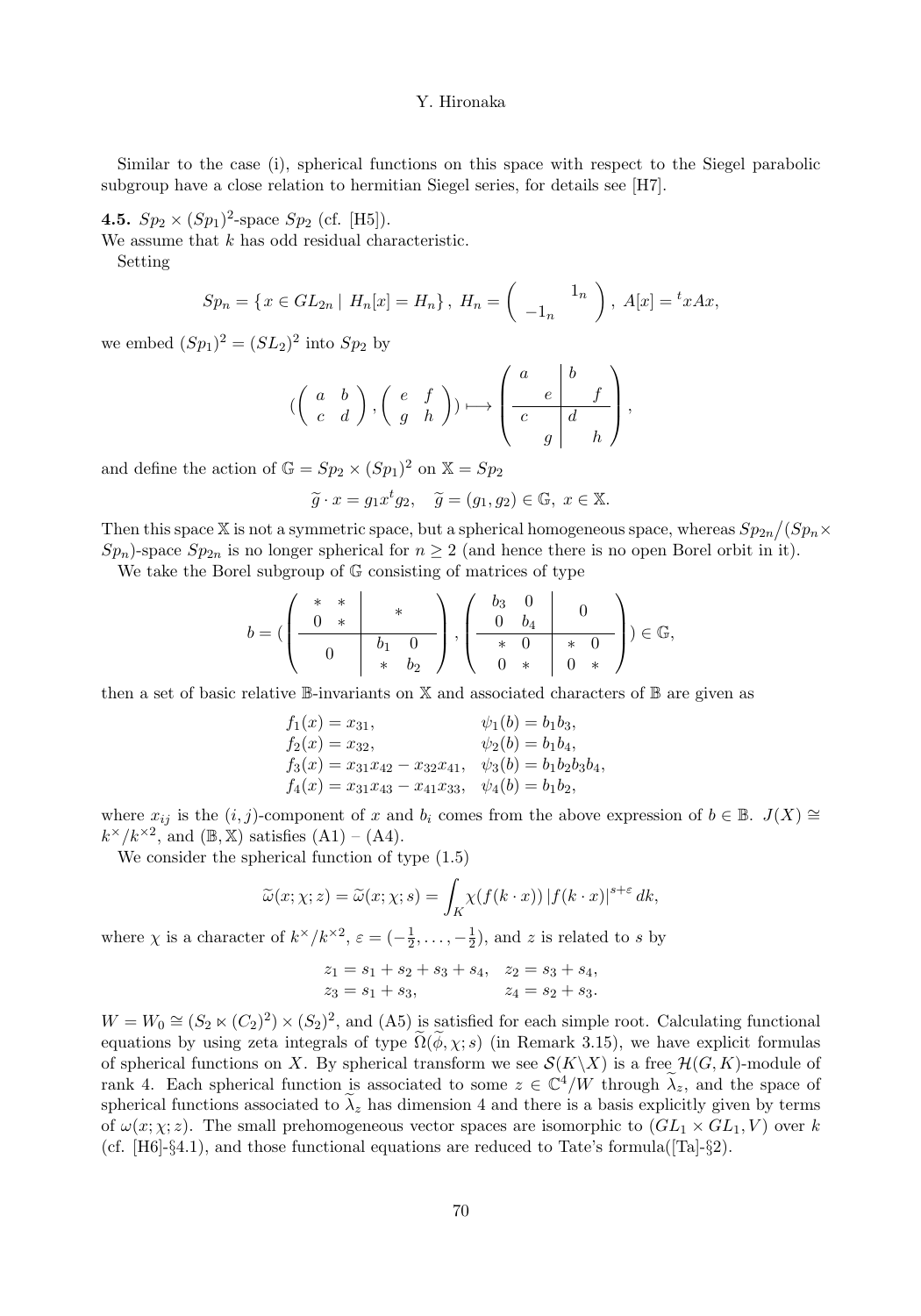## References

- [Bo] A. Borel: Linear Algebraic Groups, Second enlarged edition, Graduate Texts in Mathematics 126, Springer, 1991.
- [Car] P. Cartier: Representations of p-adic groups A survey, Proc. Symp. Pure Math. 33- 1(1979), 111–156.
- [Cas] W. Casselman: The unramified principal series of p-adic groups I. The spherical functions, Compositio Math. 40(1980), 387–406.
- [CS] W. Casselman and J. Shalika: The unramified principal series of p-adic groups II. The Whittaker function, Compositio Math. 41(1980), 207–231.
- [Fl] Y. Z. Flicker: On distinguished representations, J. reine angew. Mathematik 418(1991), 139 – 172.
- [H1] Y. Hironaka: Spherical functions of hermitian and symmetric forms I, II, III, Japan. J. Math. 14(1988), 203–223; Japan. J. Math. 15(1989), 15–51; Tˆohoku Math. J. 40(1988), 651–671.
- [H2] Y. Hironaka: Spherical functions of hermitian and symmetric forms over 2-adic fields, Comment. Math. Univ. St. Pauli 39(1990), 157–193.
- [H3] Y. Hironaka: Spherical functions and local densities on hermitian forms, J. Math. Soc. Japan  $51(1999), 553 - 581.$
- [H4] Y. Hironaka: Local zeta functions on hermitian forms and its application to local densities, J. Number Theory  $71(1998)$ ,  $40 - 64$ .
- [H5] Y. Hironaka: Spherical functions on  $Sp_2$  as a spherical homogeneous  $Sp_2 \times (Sp_1)^2$ -space, J. Number Theory  $112(2005)$ ,  $238 - 286$ .
- [H6] Y. Hironaka: Functional equations of spherical functions on p-adic homogeneous spaces, Abh. *Math. Sem. Univ. Hamburg*  $75(2005)$ ,  $285 - 311$ .
- [H7] Y. Hironaka: Spherical functions on  $U(n,n)/(U(n) \times U(n))$  and hermitian Siegel series, preprint 2009, arXiv:0904.4304.
- [HS1] Y. Hironaka and F. Sato: Spherical functions and local densities of alternating forms, Amer. J. Math. 110(1988), 473–512.
- [HS2] Y. Hironaka and F. Sato: Local densities of alternating forms, *J. Number Theory* 33(1989), 32–52.
- [HS3] Y. Hironaka and F. Sato: Eisenstein series on reductive symmetric spaces and representations of Hecke algebras, J. reine angew. Mathematik  $445(1993)$ ,  $45 - 108$ .
- [HS4] F. Sato and Y. Hironaka: The Siegel series and spherical functions on  $O(2n)/(O(n)\times O(n))$ , "Automorphic forms and zeta functions – Proceedings of the conference in memory of Tsuneo Arakawa –", World Scientific, 2006, p.150 – 169.
- [Ig] J. Igusa: An introduction to Theory of Local Zeta Functions, AMS/IP Studies in Advanced Mathematics, 14, 2000.